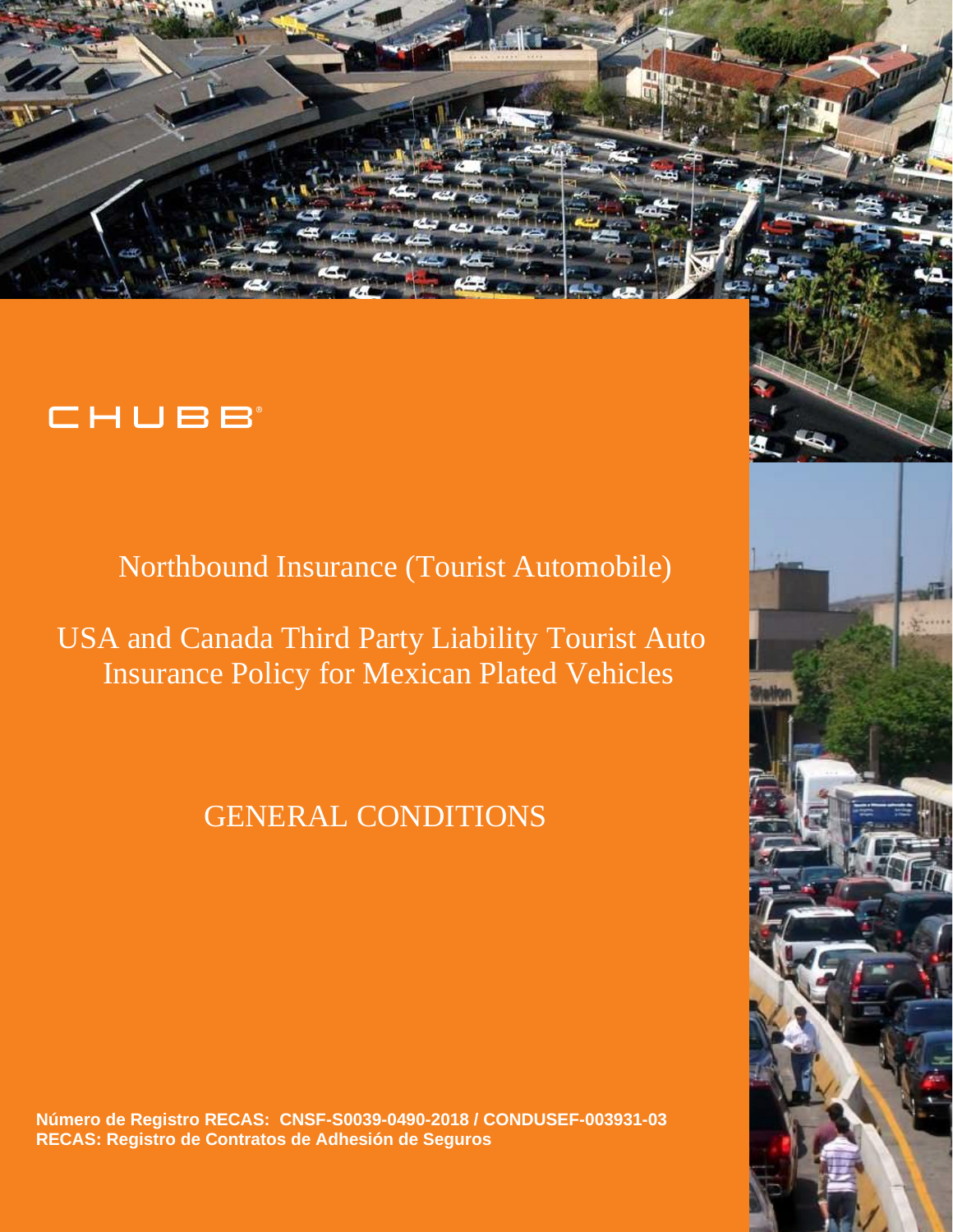**NORTHBOUND INSURANCE (TOURIST AUTO MOBILE) CONTRACTUAL DOCUMENTATION**

#### **CONTENT**

**FIRST SECTION PARTICULAR PROVISIONS 1 ST. CLAUSE. DEFINITIONS 2nd. CLAUSE. BASIC COVERAGES 1) THIRD PARTY LIABILITY SEPARATE LIMITS A) PROPERTY DAMAGE LIABILITY B) BODILY INJURY LIABILITY 2) THIRD PARTY LIABILITY COMBINED SINGLE LIMIT (CSL)** - **LEGAL EXPENSES**  - **LOST WORKDAYS SUBLIMIT 3) INSURED VEHICLE OCCUPANTS MEDICAL EXPENSES COVERAGE** - **OCCUPANT MEDICAL EXPENSES WHEN THE GUILTY THIRD PARTY HAS NO AUTOMOBILE INSURANCE** - **ADDITIONAL INDEMNITY BENEFIT DUE TO DEATH DERIVED FROM A COVERED ACCIDENT SUSTAINED BY THE INSURED VEHICLE 4) EXTENSIONS OF COVERAGES A) THIRD PARTY DAMAGE CIVIL LIABILITY AND LEGAL EXPENSES COVERAGE EXTENSION B) MEDICAL EXPENSES TO INSURED AND OCCUPANTS EXTENSION 3rd. CLAUSE. OPTIONAL COVERAGES 1) THIRD PARTY DAMAGE CIVIL LIABILITY AND LEGAL EXPENSES IN EXCESS OF THE SUM INSURED PER OCCURRENCE 2) PRIVATE TRAILERS AND BOATS 4 th CLAUSE. GENERAL EXCLUTIONS 5 TH CLAUSE. SUMS INSURED 6th CLAUSE. AUTOMATIC REINSTATEMENT OF SUMS INSURED 7 th CLAUSE. CURRENCY 8th CLAUSE. TERRITORIALITY 9th CLAUSE. INSURED'S OBLIGATIONS IN CASE OF LOSS 10th CLAUSE. INSURANCE CONCURRENCE SECOND SECTION GENERAL PROVISIONS CLAUSE 1st. PREMIUM PAYMENT CLAUSE 2nd. INDEMNITY FOR DELAY CLAUSE 3rd. OMISSIONS AND INNACURATE STATEMENTS CLAUSE 4th. LOSS OF INDEMNITY RIGHT CLAUSE 5th. EARLY TERMINATION OF CONTRACT CLAUSE 6th. PRESCRIPTION CLAUSE 7th. COMPETITION CLAUSE 8th. COMUNICATIONS CLAUSE 9th. JURISDICTION CLAUSE 10th. SUBROGATION CLAUSE 11th. LANGUAGE CLAUSE 12th. ARTICLE 25 OF THE INSURANCE CONTRACT LAW CLAUSE 13th. COMISSIONS OR COMPENSATIONS CLAUSE 14th. DELIVERY OF CONTRACTUAL DOCUMENTATION CLAUSE 15th. RECRUITMENT OF THE USE OF ELECTRONIC MEDIA CLAUSE 16th. TERM OF THE CONTRACT CLAUSE 17th. MODIFICATIONS CLAUSE 18th. AGRAVATION OF RISK CLAUSE 19th. TITLES AND DEFINITIONS**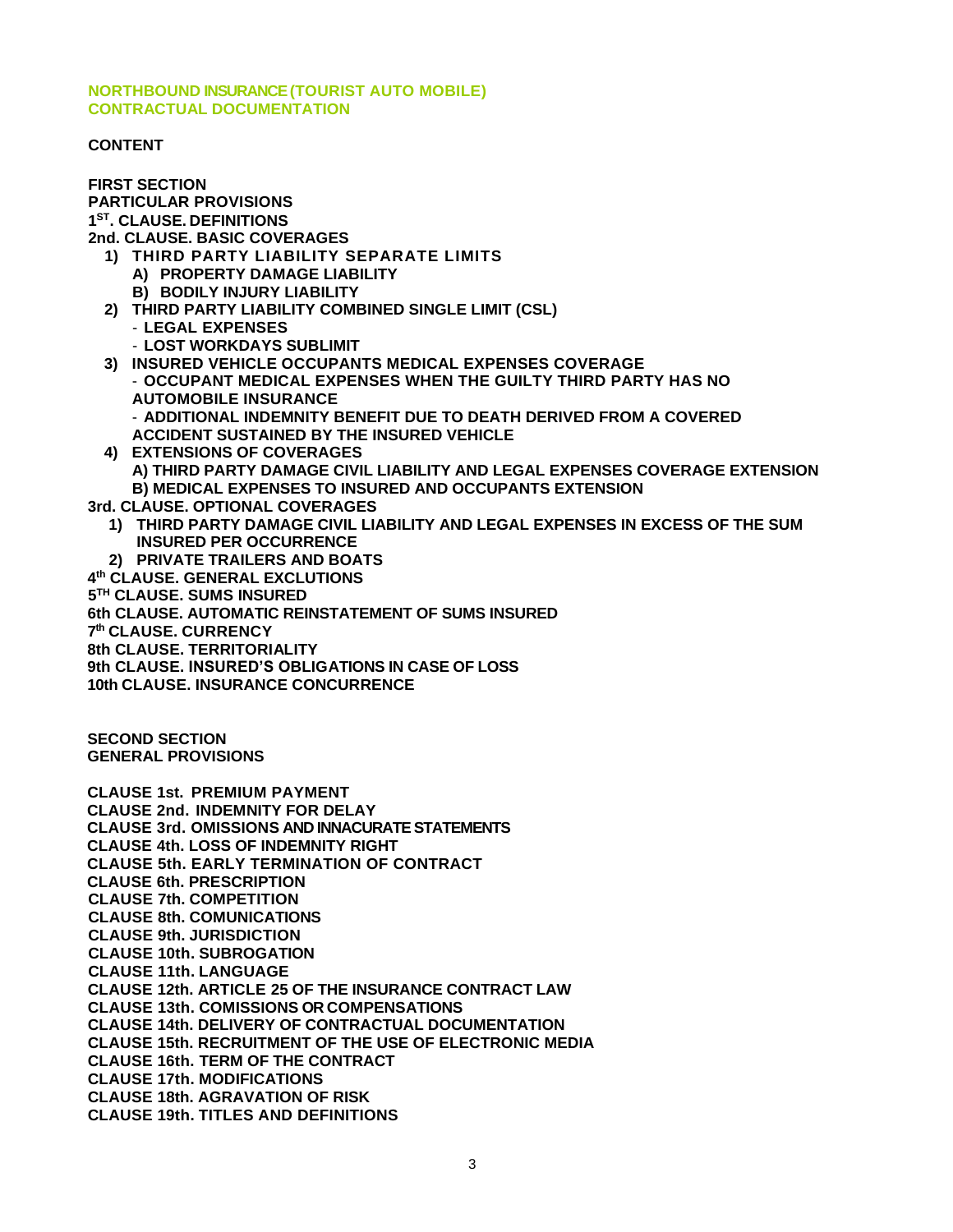**THIRD SECTION ROADSIDE ASSISTANCE SERVICES AND TRAVEL BENEFITS**

**I ASSISTANCE SERVICES 1 BASIC ROADSIDE ASSISTANCE 1.1. GAS SUPPLY 1.2. TIRE CHANGE 1.3. BATTERY JUMP 1.4. LIQUIDS 1.5. TOWING SERVICES 1.6. CAR RENTAL 1.7. LOCKSMITH**

**2. EXPENSES FOR THE TRANSFER OF THE INSURED AND ACCOMPANYING PARTIES IN THE EVENT OF TOTAL LOSS OF THE INSURED VEHICLE.**

**3. RETURN OF REMAINS 3.1. FUNERAL SERVICE 3.2. FUNERAL LEGAL ASSISANTCE** 

**4. MEDICAL EMERGENCY 4.1. TELEPHONIC MEDICAL CONSULT 4.2. MEDICAL REFERENCE** 

**5. LEGAL AND ADMINISTRATIVE ASSISTANCE DURING THE TRIP 5.1. FUNDS TRANSFER ABROAD 5.2. INFORMATION SERVICES 5.3 URGENT MESSAGE TRANSMISSION 5.4. DATA LOGGING**

**EXCLUSIONS**

**II. BENEFITS ON NATIONAL AND INTERNATIONAL TRIPS 1. ACTIVATION OF TRAVEL BENEFITS 1.1 PREFERENTIAL RATES 1.2 ADDITIONAL SERVICES 1.3 LOW-COST HOLIDAY WEEK 2. TERMS AND CONDITIONS 2.1 TERM OF BENEFITS 2.2 RESERVATIONS 2.3 PAYMENT 2.4 CONFIRMATION OF SERVICES 2.5 CHANGES IN ITINERARY AND HOTELS 2.6 ISSUING OF TICKETS AND CONFIRMATION VOUCHERS 2.7 RESPONSABILITIES 2.8 CANCELLATIONS AND PENALTIES 2.9 ACCEPTANCE OF CONDITIONS 2.10 REFUNDS 2.11 LUGGAGE 2.12 PETS 2.13 DOCUMENTATION 2.14 PACKAGE PRICES 2.15 CANCELLATION OF RESERVATION 2.16 LOW COST HOLIDAY WEEK RESTRICTIONS 2.17 MODIFICATIONS OF RATES AND BENEFITS**

**LEGISLATION INDICATED IN THE INSURANCE CONTRACT BROCHURE OF THE BASIC RIGHTS OF CONTRACTORS, INSURED AND BENEFICIARIES**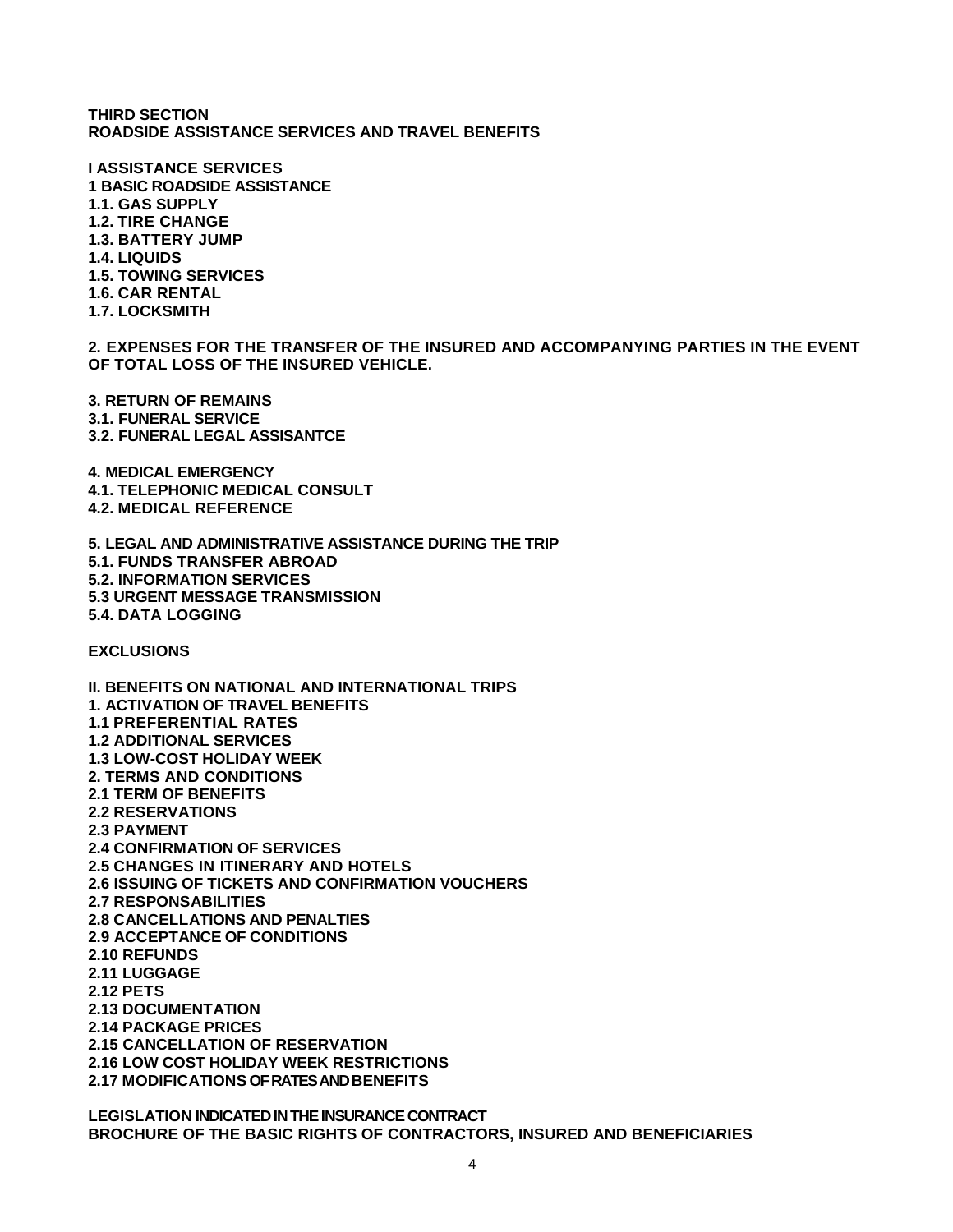#### **NORTHBOUND INSURANCE POLICY**

**(Tourist Automobile)**

#### **FIRST SECTION PARTICULAR PROVISIONS**

#### **1st CLAUSE. DEFINITIONS**

For all of the purposes of this Policy, the following words and phrases shall have the meaning indicated below, unless the context requires a different meaning.

#### **1. Covered Accident.**

Any bodily injury suffered by the driver or occupants of the Insured Vehicle, as a direct consequence of an external, sudden, violent and fortuitous cause occurred during the term of the coverage under this policy. Therefore, bodily injuries intentionally caused by the Insured and occupants shall not be considered accidents.

#### **2. Insured.**

It is defined as the person whose name and address appear on the declaration page or any person driving the Insured Vehicle with the consent of the owner of the insured vehicle. For purposes of Section II. of this policy, an occupant or insured shall also mean anyone occupying the insured vehicle with the consent of the owner of the insured vehicle.

#### **3. Insurer.**

It refers to Chubb Seguros México, S.A.

#### **4. Impassable Conditions**

This refers to the place or road where it is impossible to pass, generally due to bad conditions.

#### **5. Bodily Injury.**

It means bodily harm, sickness, or disease, including death that result from an accident.

#### **6. Property Damage.**

It means physical damage, destruction of, or loss of use of tangible property.

#### **7. Business.**

 Trade or Activity, excluding transportation of goods or people with profit purposes and that requires, from a professional or worker to enter the United States of America or Canada.

#### **8. Occupant.**

 It means any person inside of, getting into, and getting out of the insured vehicle with the insured's permission. It will not be considered as an occupant to any person riding on, getting on, or getting off of the outside of the insured vehicle, or riding in, getting in, or getting out of the open pickup bed of the insured vehicle.

#### **9. Policy**

It means this insurance contract, including its attachments, title page, specification, certificates and endorsements issued by the Insurer, as well as the insurance application and questionnaires, which constitute a proof of the insurance contract entered into and between the Insured and the Insurer.

#### **10. Private Trailer**

Vehicle with a front and rear axle, with no propulsion means and intended to be pulled by a motor vehicle. It is understood as a mobile boat, mobile, canvas, mobile home or motorcycle pulled by the Insured Vehicle, which in case it is covered, it must be stipulated in the Title Page and/or Specifications of the Policy.

#### **11. Sum Insured**

It is the maximum amount for which the Insurer shall be obliged to pay in case a loss occurs.

#### **12. Third Party.**

It means the persons involved in an accident covered by this policy, excluding occupants and driver of the Insured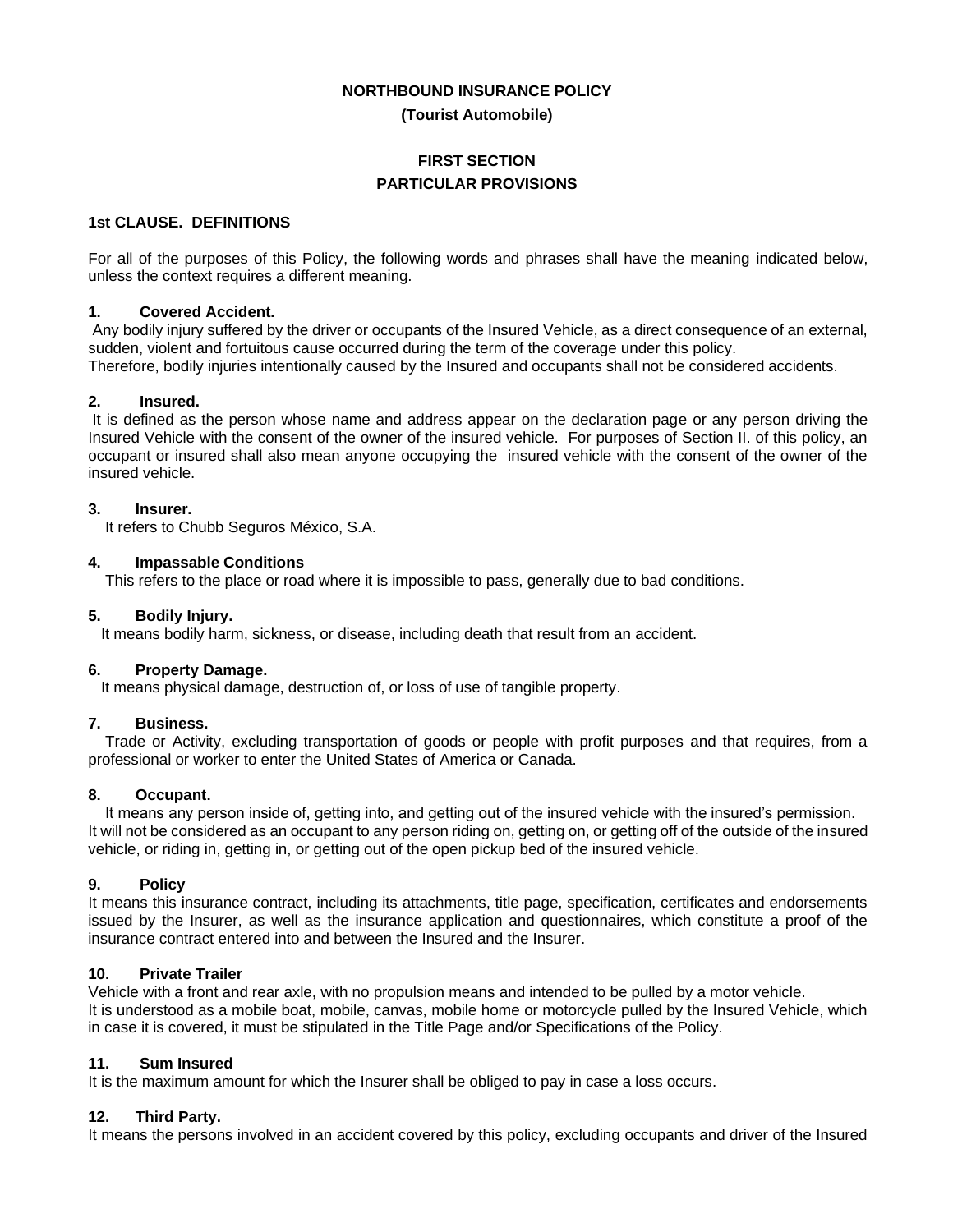vehicle at the moment of the accident.

#### **13. Terrorism**

It is defined as the acts of one or several individual, who by themselves, or in representation of any other or connection with any organization, to carry out activities either by applying force, violence and/or a threat thereof, or by the utilization of any other means, hazardous for human life or property, against any person, property or government, causing damage, injuries or death to one or several persons, with political, religious, ideological, economic, ethnical, racial or any other nature purposes, either these interests are declared or not.

#### **14. Insured Vehicle**

It refers to four-wheel motor vehicles (cars or trucks) of private use and property not resident in the United States of America or Canada that have Mexican license plates or permits and that are not intended for commercial use, as well as their design must be appropriate to travel on public or conventional roads and for reasons of pleasure or business are interned in the territory of the United States of America or Canada for a period of time, returning to their country of origin.

The following units are considered: Private automobiles Prick-up vans, with chassis, up to 3.5 tons for private use Sport Utility Vehicle (SUV) vans Crossover Utility Vehicle (CUV) vans Minivans Private Trailers (only under an explicit agreement) Wagoner´s

Trade Use: The use given to a Vehicle intended for transportation of people, goods or merchandise, for which an economic benefit is received.

Use of Vehicle: Condition indicating the operation and/or occupation given to the Insured Vehicle, which determines the type of risk assumed by the Insurer.

Private Use: The use given to the Insured Vehicle, specifically occupied for pleasure or business trips, which purpose is not to receive a monetary compensation.

#### **2nd CLAUSE. BASIC COVERAGES**

#### **THIRD PARTY LIABILITY**

The Insurer is bound to pay for damages due to Civil Liability for third party personal and property damage caused by the Insured Vehicle described on the Title Page and/or Specification of the Policy **in the territory of the United States of America, (except for Alaska and Hawaii) and Canada**, and for which the Insured is legally liable as a consequence of an automobile accident, in accordance with the Particular and General Provisions of this Policy and during the term thereof, and which coverages appear as included on the Title Page and /or Specification of the Policy.

This coverage may be contracted under the option of separate Limits, "Assets and Persons" or Combined Single Limit (CSL).

#### **1) THIRD PARTY LIABILITY SEPARATE LIMITS**

#### **A) PROPERTY DAMAGE LIABILITY**

The amount of the sum insured shall be equivalent to the minimum sum insured required by the government of the United States of America or Canada in the applicable legislation, unless the Insured requests a greater amount, in which case such amount shall be specified on the Title Page and/or Specification of the Policy. The limit of liability for Third Party Property Damage shall be the maximum limit of liability of the Insured for all damage to third party property as a consequence of an automobile accident.

#### **B) BODILY INJURY LIABILITY**

The amount of the sum insured per person and occurrence shall be equivalent to the minimum sum insured required by the government of the United States of America or Canada in the applicable legislation, unless the Insured requests a greater amount, in which case such amount shall be specified on the Title Page and/or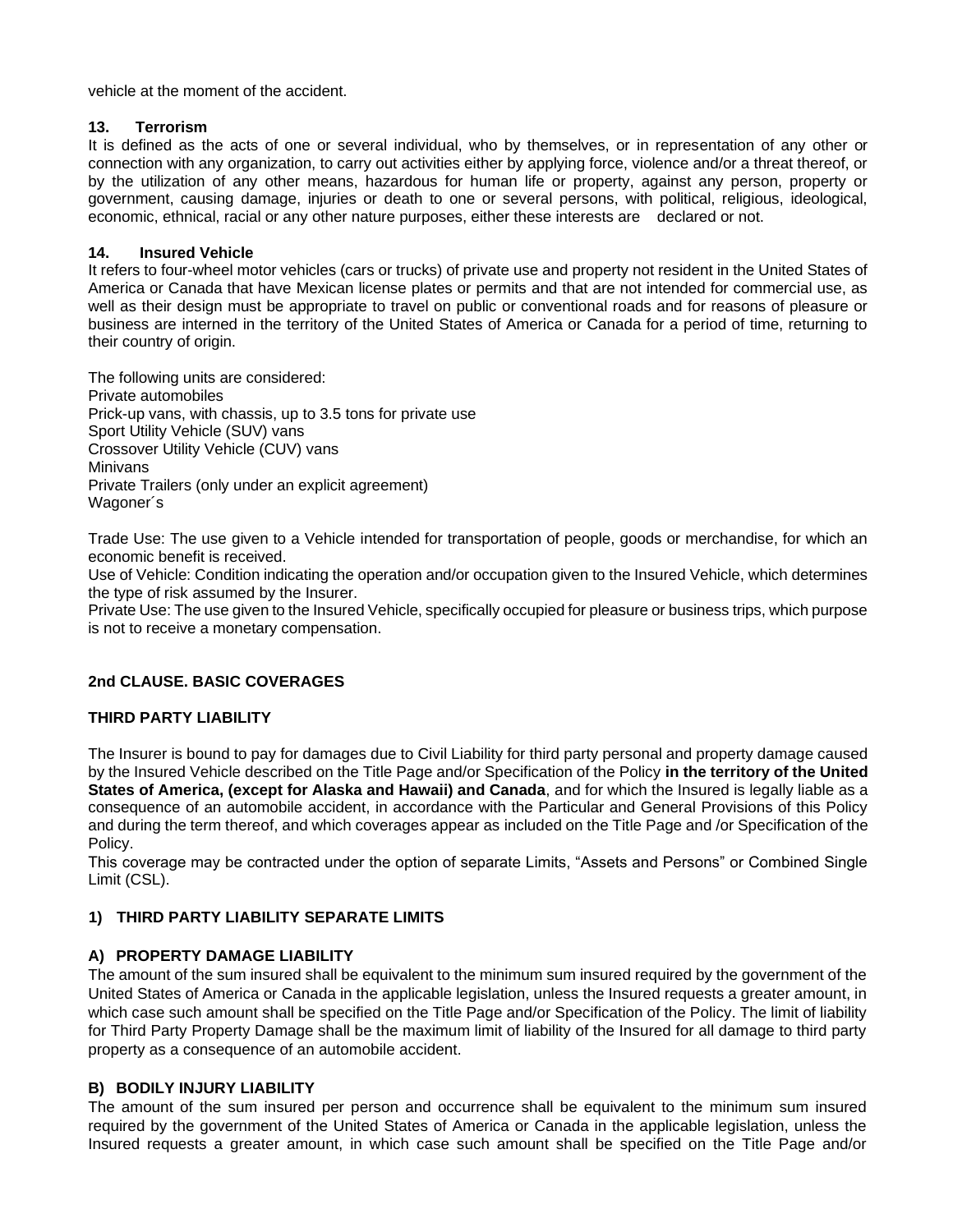Specification of the Policy.

The limit of liability per person for the Third Party Personal Damage coverage is the maximum limit of liability of the Insurer for all damage including expenses to take care of the damaged person, Moral Damage or death, if it results from Third Party Personal Damage. **The stipulated limit shall be applied for each person** and in each automobile accident.

The limit of liability per occurrence for Third Party Personal Damage shall be the limit of the sum insured per occurrence or automobile accident, being the maximum liability of the Insurer for all resulting damages.

#### **2) THIRD PARTY LIABILITY COMBINED SINGLE LIMIT (CSL)**

There shall be coverage for Civil Liability incurred in by the Insured or any person that, with the express or tacit consent of the Insured, uses the vehicle and that as a consequence of such use, he/she causes third party property damage and/or bodily injuries or death (other than the occupants), including moral damage indemnity that legally corresponds according to the case.

The maximum limit of liability of the Insurer in this coverage shall be established on the Title Page and/or Specification of the Policy.

#### **DEDUCTIBLE**

This coverage is effective without the application of a deductible.

#### **In Addition to the Third Party Liability coverages includes:**

#### LEGAL EXPENSES

The Insured shall defend or indemnify any claims or non-criminal proceedings as a consequence of the damages caused. Within the aforesaid, the Insurer shall cover payment for attorney fees due to legal advice, non-judicial procedures and judicial actions, as well as expenses inherent to the proceedings. The Sum Insured for this coverage shall be equivalent and in addition to the Sum Insured considered for the affected Third Party Damage Civil Liability coverage, with the Insurer's liability rendered terminated when the corresponding Sum Insured is exhausted. In order to be able to proceed with a legal action, the Insurer shall have discretionary powers to consider intervention.

#### **LOST WORKDAYS SUBLIMIT**

In addition to the limit of liability, the Insurer shall pay for each lost workday of the Insured, as a consequence of attending hearings or trials required during the proceedings, the amount indicated on the Title Page and/or Specification of the Policy, for the stipulated maximum number of days. The amount for this item is considered to be included in the Sum Insured indicated for this item, which may not be exceeded; the Insured shall be obliged to submit an attendance proof for any of these acts.

## **PARTICULAR EXCLUSIONS FOR THE CONTRACTED CIVIL LIABILITY COVERAGES**

## **THIS COVERAGE IN NO CASE SHALL INSURE:**

**1. THIRD PARTY PERSONAL AND/OR PROPERTY DAMAGE CAUSED BY VEHICLES NOT COVERED UNDER THIS POLICY AND DESCRIBED ON THE TITLE PAGE AND/OR SPECIFICATION OF THE POLICY.**

**2. OCCUPANTS OF THE INSURED VEHICLE.**

**3. THE INSURED WHO INTENTIONALLY CAUSES THIRD PARTY PERSONAL OR PROPERTY DAMAGE.**

**4. MATERIAL DAMAGE TO ASSETS OWNED BY THE INSURED, THE DRIVER OR THEIR RELATIVES, OR THAT ARE UNDER CUSTODY OF THE INSURED OR THEIR EMPLOYEES OR REPRESENTATIVES OR THAT ARE PLACED INSIDE THE INSURED VEHICLE. IN THIS SECTION, ALL PROPERTY PLACED INSIDE OR BEING PULLED BY THE INSURED VEHICLE IS CONSIDERED THE INSURED'S PROPERTY.**

**5. THE PERSONS WHO ARE ON, GETTING INTO OR GETTING OFF ANY EXTERNAL PART OF THE INSURED VEHICLE.**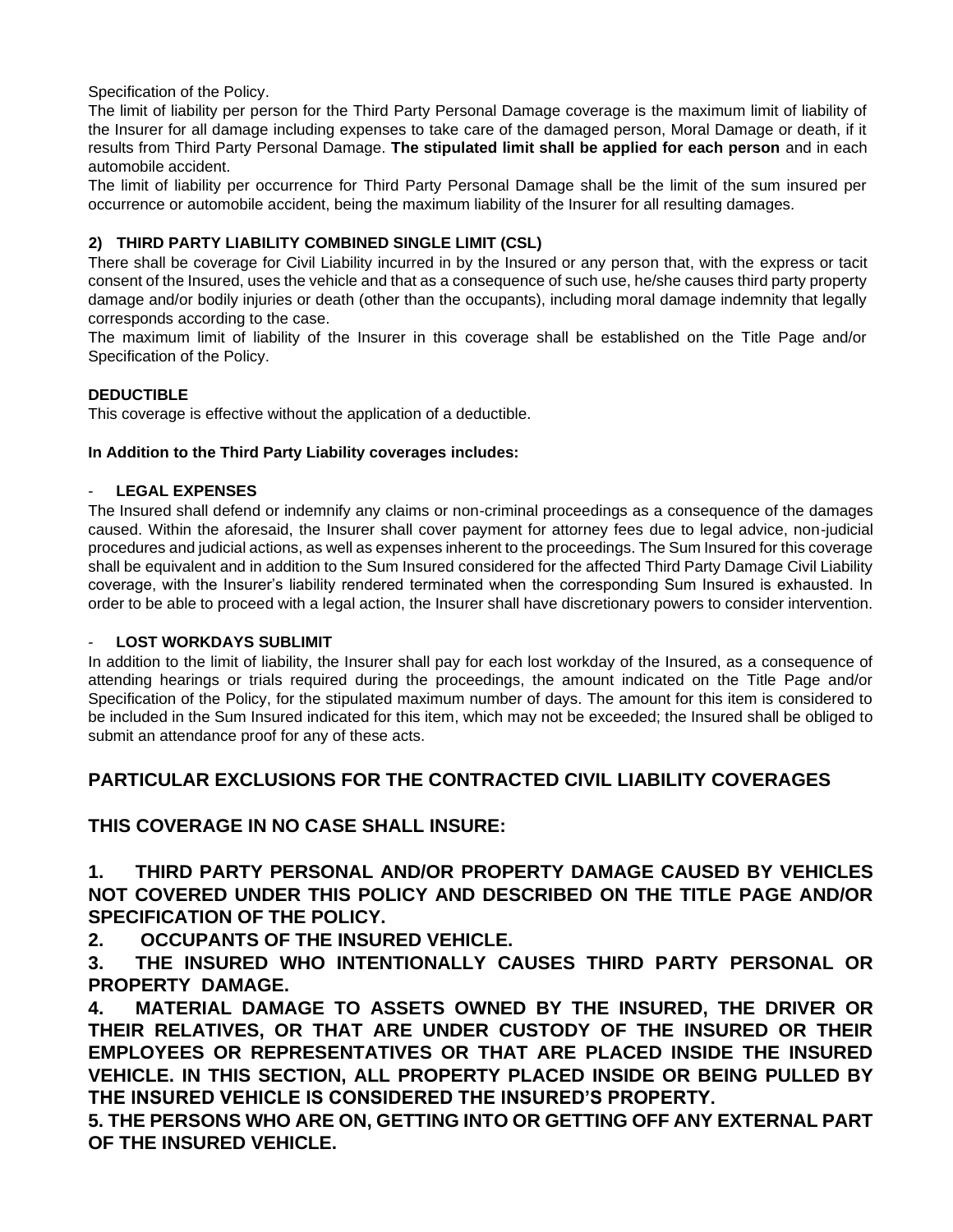**6. THE PERSONS WHO ARE ON, GETTING INTO OR GETTING OFF THE OPEN BODY OF THE INSURED VEHICLE.**

**7. DAMAGES CAUSED TO THIRD PARTIES BY THE INSURED VEHICLE WHILE TRANSITING OUT OF CONVENTIONAL ROADS FOR VEHICLES, OR WHEN CONVENTIONAL ROADS ARE IN UNTRANSITABLE CONDITIONS.**

**8. LIABILITY FOR DEATH OR BODILY INJURIES SUFFERED BY THE DRIVER OF THE INSURED**

**VEHICLE OR ANY OTHER OCCUPANT THEREOF, EXCEPT FOR MEDICAL EXPENSES COVERED UNDER THE 2nd CLAUSE AS WELL AS MEDICAL EXPENSES COVERAGE FOR OCCUPANTS OF THE INSURED VEHICLE IN THE PARTICULAR PROVISIONS, NEITHER THE LIABILITY ARISING FROM INTENTIONAL CRIMES RESULTING FOR THE OWNER OR DRIVER OF THE INSURED VEHICLE.**

## **3) INSURED VEHICLE OCCUPANTS MEDICAL EXPENSES COVERAGE**

In case this coverage is indicated as included on the Title Page and/or Specification of the Policy, by means of the payment for the corresponding premium, the medical expenses listed below shall be covered, when originated by bodily injuries suffered by the Insured or any occupant of the Insured Vehicle, in traffic accidents, while these people are inside the closed compartment, body or cabin intended for people transportation.

In the event there is an occurrence that affects this coverage, the limits of liability per person and per occurrence shall be those indicated on the Title Page and/or Specification of the Policy.

If at the moment an accident occurs, the limit of liability per insured person multiplied by the number of occupants exceeds the sum insured per occurrence, payment shall be made only to the exhaustion of the contracted sum insured per occurrence, distributing it on a proportional basis for the number of occupants. If there is any remainder of the sum insured to be distributed in virtue of the fact that the other injured people have been discharged from hospital with settled expenses or, as the case may be, funeral expenses indicated in item E) of this clause have been settled, such remainder may be taken and distributed on a proportional basis in order to cover the missing part of the other injured people, never exceeding the limit of liability per insured person.

The Insurer's obligation corresponding to this coverage shall be automatically ceased when the effects of injuries disappear, either because the sick person has been cured or because of death as a consequence of the same occurrence that originated it.

Medical Expenses for occupants covered under the Policy are the following:

## **A) HOSPITALIZATION**

Food and stay in the hospital, physiotherapy, expenses inherent to hospitalization and in general, drugs and medicines prescribed by a physician.

#### **B) MEDICAL ATTENTION**

Indispensable medical services provided by physicians legally authorized to practice their profession, not including chiropractors.

#### **C) NURSES**

The cost for services provided by nurses whenever they are licensed for practice will be covered.

#### **D) AMBULANCE SERVICE**

Expenses incurred in for the use of land ambulances, when it is indispensable in the opinion of the treating physician.

#### **E) FUNERAL EXPENSES**

Expenses incurred in for this item are a sublimit of the occupant medical expenses coverage, up to the amount of the sum insured, per person and per occurrence, indicated on the Title Page and/or Specification of the Policy. The maximum limit per occurrence shall be distributed on a proportional basis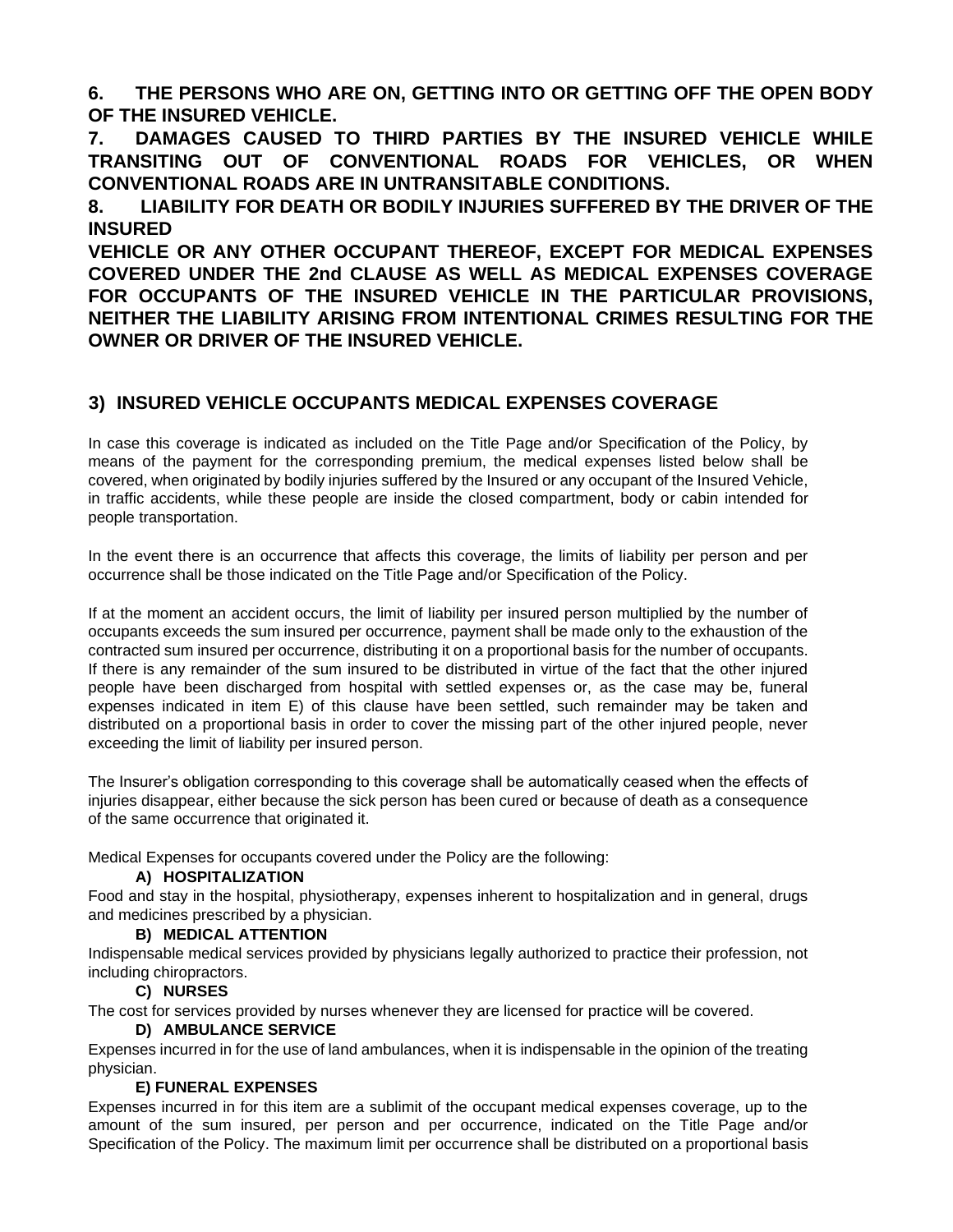for the number of dead occupants, not exceeding the limit per person mentioned above. Such expenses shall be reimbursed by means of the submittal of the relevant death certificates.

If at the moment an accident occurs, the limit of liability per insured person multiplied by the number of occupants exceeds the sum insured per occurrence, the limit of liability per person shall be reduced on a proportional basis.

#### - **OCCUPANT MEDICAL EXPENSES WHEN THE GUILTY THIRD PARTY HAS NO AUTOMOBILE INSURANCE.**

In the event this coverage is indicated as contracted on the Title Page, and by means of payment for the corresponding additional premium, the Insurer shall be bound to cover the following:

When in the event of an occurrence, the third party is responsible for the accident and has no Automobile Insurance (specifically, a Third Party Damage Civil Liability coverage), the Insurer shall increase 100% the Maximum Limit of Liability contracted for the Occupant Medical Expenses coverage.

In order for this coverage to be admissible, it shall be an indispensable requirement that the loss is reported to the competent authorities in the United States of America or Canada, before leaving such territory, and that the Insured has a copy of the accident report.

#### **MAXIMUM LIMIT OF LIABILITY**

The maximum limit of liability of the Insurer in this coverage is established on the Title Page and/or Specification of this Policy for each person due to physical injuries suffered by the occupants of the Insured Vehicle and for each occurrence or accident.

#### **INDEMNITY**

The indemnity corresponding to this coverage shall be made by means of a reimbursement.

#### **DEDUCTIBLE**

This coverage is effective without the application of a deductible.

## **PARTICULAR EXCLUSIONS FOR THE CONTRACTED OCCUPANT MEDICAL EXPENSES COVERAGES**

**THESE COVERAGES IN NO CASE SHALL INSURE:**

**1. INJURIES, DAMAGES, ILLNESSES OR DEATH OF OCCUPANTS, CAUSED BY VEHICLES NOT INSURED UNDER THIS POLICY.**

**2. THE OCCUPANTS OF THE INSURED VEHICLE, WHEN IT IS USED AS A PLACE OF RESIDENCE OR ACCOMMODATION.**

**3. PEOPLE WHO OCCUPY ANY PRIVATE MOBILE HOME OR BOAT, EVEN IF IT IS COVERED UNDER THIS POLICY.**

**4. BODILY INJURIES, DAMAGES, ILLNESSES OR DEATH SUFFERED BY THE OCCUPANTS OF THE INSURED VEHICLE, WHEN THESE ARE CAUSED BY TRANSITING OUT OF CONVENTIONAL ROADS FOR VEHICLES OR WHEN CONVENTIONAL ROADS ARE IN UNTRANSITABLE CONDITIONS.**

**5. INJURIES SUFFERED OR CAUSED BY THE DRIVER OF THE INSURED VEHICLE, WHEN IT ISUTILIZED TO COMMIT SUICIDE OR ANY ATTEMPT THEREOF OR VOLUNTARY MUTILATION, EVEN IF THE DRIVER IS UNDER A MENTAL DERANGEMENT STATE, IF THESECIRCUMSTANCES DIRECTLY INFLUENCED ON THE ACCIDENT CAUSED BY THE DAMAGE, UNLESS THE DRIVER MAY NOT BE IMPUTED WITH GROSS GUILT, UNSKILLFULNESS OR NEGLIGENCE IN THE OCCURRENCE OF THE LOSS.**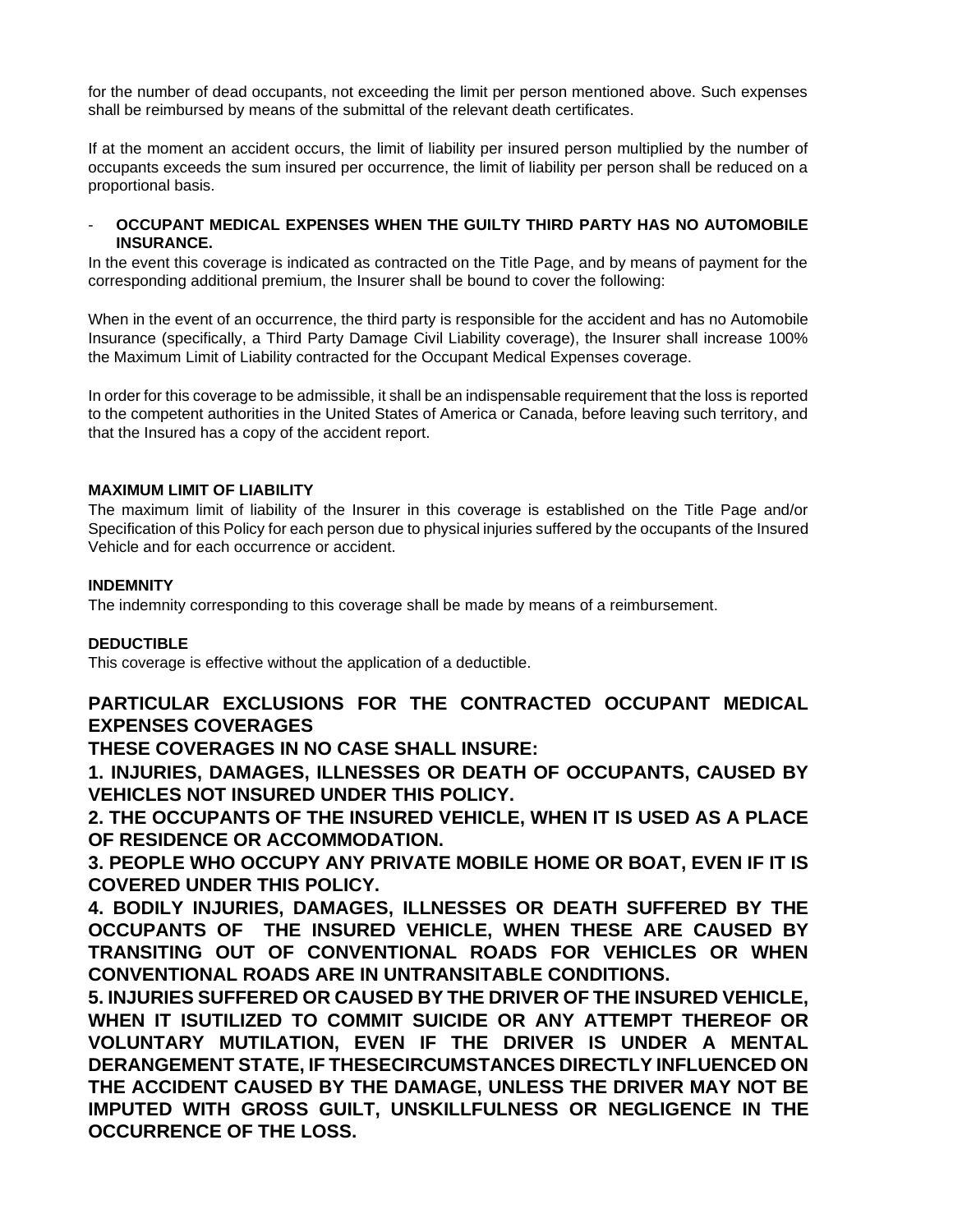## **6. DISABILITY PAYMENT**

**7. INJURIES SUFFERED BY THE INSURED OR OCCUPANTS OF THE INSURED VEHICLE, AS ACONSEQUENCE OF A LOSS OCCURRED DUE TO GROSS GUILT OF THE DRIVER OF THEINSURED VEHICLE, BECAUSE HE/SHE WAS UNDER THE INFLUENCE OF ALCOHOL OR DRUGS, STIMULANTS AND/OR SLEEPING PILLS NOT PRESCRIBED BY A PHYSICIAN, IF THESE CIRCUMSTANCES DIRECTLY INFLUENCED ON THE ACCIDENT CAUSED BY THE DAMAGE, UNLESS THE DRIVER MAY NOT BE IMPUTED WITH GROSS GUILT, UNSKILLFULNESS OR NEGLIGENCE IN THE OCCURRENCE OF THE LOSS.**

#### - **ADDITIONAL INDEMNITY BENEFIT DUE TO DEATH DERIVED FROM A COVERED ACCIDENT SUSTAINED BY THE INSURED VEHICLE**

In the event this coverage is indicated as contracted on the Title Page, and by means of payment for the corresponding additional premium, the Insurer shall be bound to cover the following:

The Insurer shall pay the contracted Sum Insured stipulated on the Title Page and/or Specification of the Policy to the Insured's legal successor, if during the effective term of the policy, the Insured dies exclusively due to an injury caused by a covered accident, as a consequence of an occurrence of the Insured Vehicle, by external, violent and casual means, and when such death occurs within the following thirty (30) days after the date of the occurrence.

The Insurer shall pay the corresponding indemnity once the period of thirty (30) days mentioned in the prior paragraph has expired.

The indemnity established in this benefit shall be granted only if the Insurer is provided with proof to confirm that the injury or injuries that caused the death of the Insured resulted from a Covered Accident sustained by the Insured Vehicle, and that such accident has occurred during the effective term of the Policy.

#### **AGE**

The limits of acceptance fixed by the Insurer to contract this benefit are: 18 years old as the minimum, and 70 years old as the maximum.

As of the policy anniversary date immediately prior to the date when the Insured reaches the age of 70, this benefit shall be cancelled.

For the purposes of this insurance, the minimum age for the driver of the Insured Vehicle shall be 18 years old.

## **PARTICULAR EXCLUSIONS FOR ADDITIONAL INDEMNITY BENEFIT DUE TO DEATH DERIVED FROM A COVERED ACCIDENT SUSTAINED BY THE INSURED VEHICLE.**

**BESIDES THE GENERAL EXCLUSIONS OF THIS POLICY, CONSIDERED IN THE 4th CLAUSE EXCLUSIONS, THE INDEMNITY CONTAINED IN THIS BENEFIT SHALL NOT BE EFFECTIVE WHEN THE LOSS IS A CONSEQUENCE OF THE FOLLOWING SITUATIONS:**

**1. IF THE DEATH OF THE INSURED DRIVING THE INSURED VEHICLE IS DUE TO ILLNESSES,**

**SICKNESSES OR SURGICAL OPERATIONS OF ANY NATURE, WHICH ARE NOT CAUSED BY INJURIES AS A CONSEQUENCE OF THE OCCURRENCE.**

**2. INHALATION OF GAS OR SMOKE OF ANY KIND, UNLESS IT IS CONFIRMED**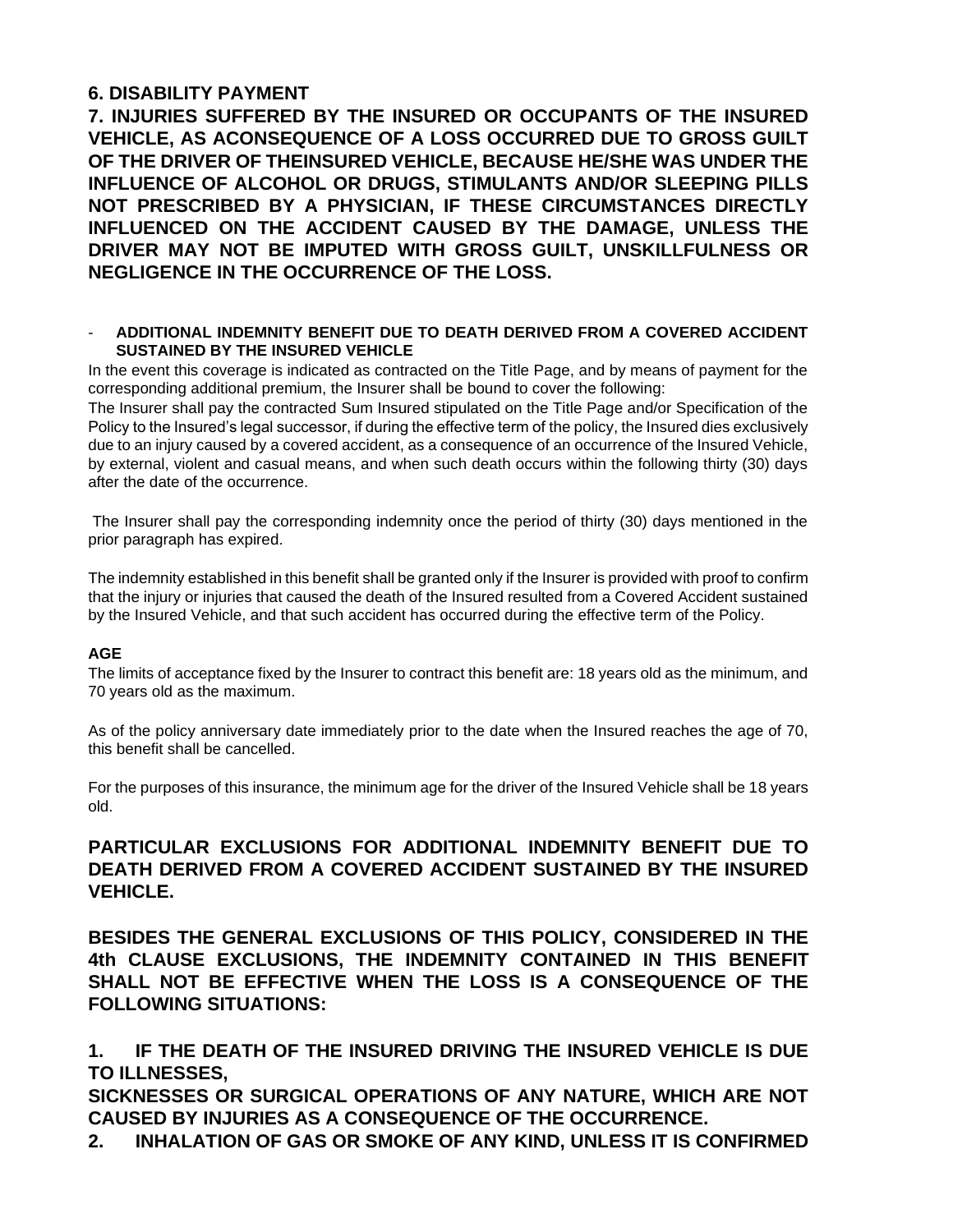**THAT IT WAS ACCIDENTAL AND AS A CONSEQUENCE OF THE OCCURRENCE TO THE INSURED VEHICLE.**

**3. DEATH AS A CONSEQUENCE OF A FIGHT DERIVED FROM THE OCCURRENCE TO THEINSURED VEHICLE, DUE TO GROSS GUILT OF THE INSURED, AS LONG AS THE INSUREDHAS BEEN THE ORIGINATOR OR IS UNDER THE INFLUENCE OF SOME TRANQUILIZERS,STIMULANTS OR SIMILAR DRUGS NOT PRESCRIBED BY A PHYSICIAN.**

**4. SUICIDE (CONSCIOUSLY OR UNCONSCIOUSLY) OR THE ATTEMPT THEREOF, WHICHEVER THE CAUSES OR CIRCUMSTANCES CAUSING IT.**

**5. DEATH AT THE MOMENT OF THE OCCURRENCE TO THE INSURED VEHICLE IN TIMES OF WAR, REVOLUTIONS, POPULAR RIOTS OR INSURRECTIONS.**

#### **4. EXTENSION OF COVERAGES.**

#### **A) THIRD PARTY DAMAGE CIVIL LIABILITY AND LEGAL EXPENSES COVERAGE EXTENSION.**

In the event this coverage is indicated as contracted on the Title Page, and by means of payment for the corresponding additional premium, the Insurer shall be bound to cover the following:

By means of this coverage, the Insurer is committed to provide the Insured with the Civil Liability and Legal Expenses coverage, when the Insured drives a Tourism Vehicle other than the one indicated on the Title Page and/or Specification of the Policy, for which such Tourism Vehicle must have utilization characteristics and conditions equal to those established in this Policy.

This coverage shall cover third party property and/or bodily injuries or death (other than the occupants) as a consequence of an occurrence caused by the Insured when driving a Tourism Vehicle similar to that indicated in the Policy.

#### **MAXIMUM LIMIT OF LIABILITY**

The maximum limit for the Civil Liability and Legal Expenses extension shall be that indicated on the Title Page and/or Specification of the Policy.

#### **DEDUCTIBLE**

This coverage is effective without the application of a deductible.

## **THIRD PARTY DAMAGE CIVIL LIABILITY AND LEGAL EXPENSES COVERAGE EXTENSION PARTICULAR EXCLUSIONS**

**ADDITIONALLY TO THE EXCLUSIONS CONSIDERED IN THE 4th CLAUSE. EXCLUSIONS, IN NO CASE**

## **THIS COVERAGE SHALL INSURE:**

**1. WHEN THE INSURED DRIVES A TOURISM VEHICLE WITH CHARACTERISTICS OR UTILIZATION DIFFERENT THAN THOSE OF THE INSURED VEHICLE.**

**2. BODILY INJURIES, DAMAGES, ILLNESSES, MEDICAL EXPENSES, DEATH, FUNERAL EXPENSESOR ANY OTHER EXPENSES INCURRED IN DUE TO ATTENTION FOR THE OCCUPANTS OF THE INSURED VEHICLE INDICATED ON THE TITLE PAGE AND/OR SPECIFICATION OF THE POLICY.**

**3. PROPERTY OR PERSONAL DAMAGE CAUSED BY THE INSURED TO THEIR RELATIVES OR PEOPLE UNDER THEIR ORDERS.**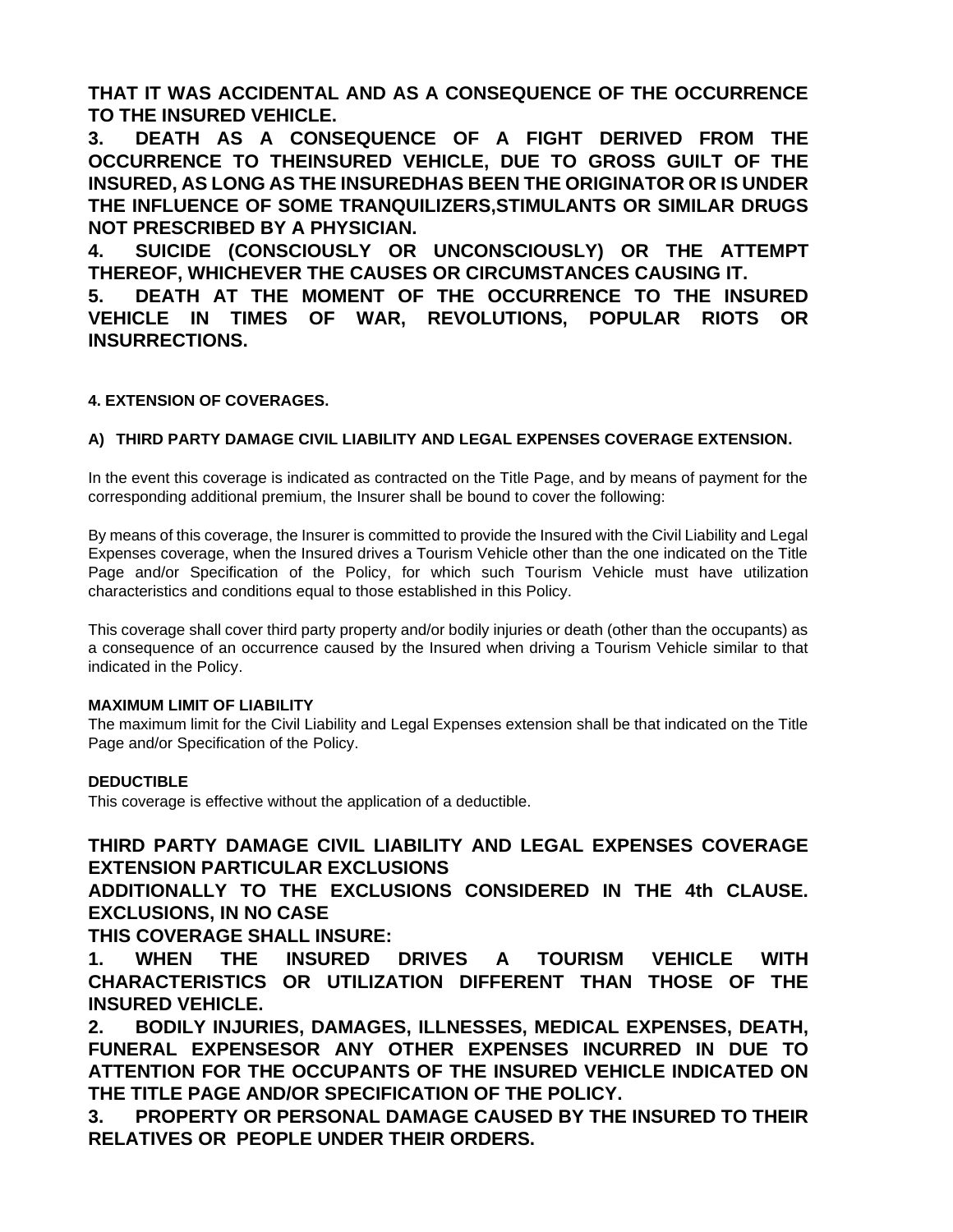## **4. WHEN A TRAILER PULLING COVERAGE HAS BEEN CONTRACTED, THIS SHALL NOT BE APPLIED TO THIS COVERAGE.**

## **5. FINES ARISING WHEN THE VEHICLE IS NOT IDENTIFIED IN THE POLICY.**

#### **B) MEDICAL EXPENSES TO INSURED AND OCCUPANTS EXTENSION.**

This coverage may only be acquired if you have coverage for Medical Expenses for Occupants and if further extension coverage Liability Coverage for Damage to Third Parties and Legal Expenses is provided.

If it appears in the cover of the policy, the insurer agrees to cover the following:

The Insurer agrees to extend the coverage for Medical Expenses for the insured and passengers when the Insured is driving other vehicle different than that indicated on the cover page and / or specifications of the policy, for which the vehicle should have usability features and conditions same as those set forth in this Policy.

This coverage shall protect by event, injuries, illness or death suffered by the Insured and occupying a result of a car accident, provided they are within the compartment or cabin for the transport of persons.

#### **MAXIMUM LIMIT OF LIABILITY**

The maximum limit for the Insured and Occupant Medical Expenses extension shall be the same Sum Insured corresponding to the 2nd CLAUSE, INDENT 5) INSURED VEHICLE OCCUPANTS MEDICAL EXPENSES COVERAGE.

#### **DEDUCTIBLE:**

No deductible applied.

## **INSURED AND OCCUPANT MEDICAL EXPENSES COVERAGE EXTENSION PARTICULAR EXCLUSIONS ADDITIONALLY TO THE EXCLUSIONS CONSIDERED IN THE 4th CLAUSE.**

**EXCLUSIONS, IN NO CASE THIS COVERAGE SHALL INSURE:**

## **1. WHEN THE INSURED DRIVES A TOURISM VEHICLE WITH CHARACTERISTICS OR UTILIZATION DIFFERENT THAN THOSE SPECIFIED IN THIS POLICY 2. DISABILITY PAYMENT**

#### **3rd CLAUSE. OPTIONAL COVERAGES**

In the event this coverage is indicated as included on the Title Page and/or Specification of the Policy, and by means of payment for the corresponding additional premium, the following assets additional to the Insured Vehicle shall be covered:

#### **1) THIRD PARTY DAMAGE CIVIL LIABILITY AND LEGAL EXPENSES IN EXCESS OF THE SUM INSURED PER OCCURRENCE**

In the event this coverage is indicated as contracted on the Title Page, and by means of payment for the corresponding additional premium, the Insurer shall be bound to cover the following:

By means of this coverage, the Insured is committed to provide the Insured with a sum insured additional to that contracted for the Civil Liability and Legal Expenses coverage, which shall be specified on the Title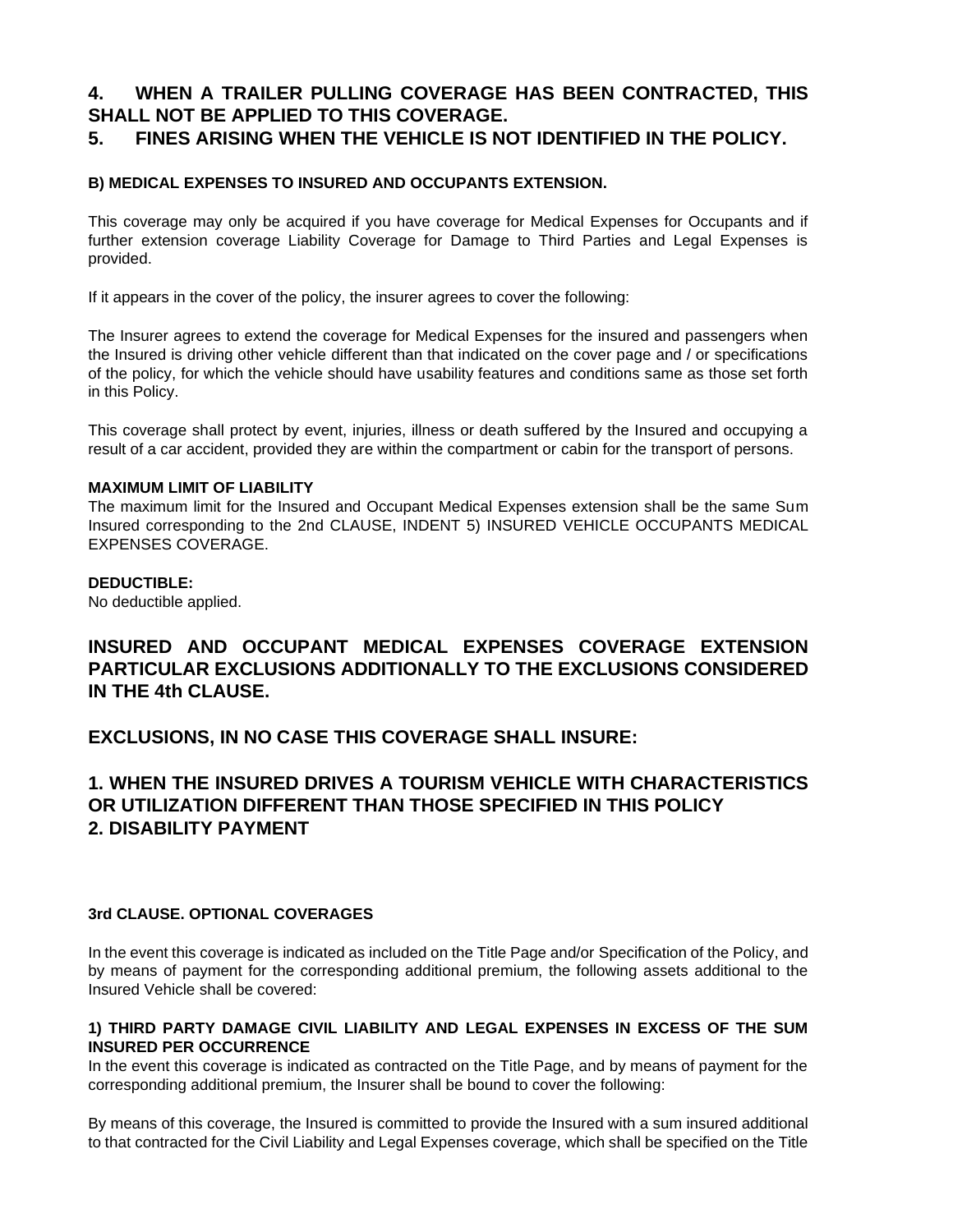Page and/or Specification of the Policy and applied per occurrence.

#### **MAXIMUM LIMIT OF LIABILITY**

The maximum limit for this coverage per occurrence shall be that indicated on the Title Page and/or Specification of the Policy.

#### **DEDUCTIBLE**

This coverage is effective without the application of a deductible.

#### **2) PRIVATE TRAILERS AND BOATS.**

#### **A) PRIVATE TRAILER HOMES.**

In the event the Private Mobile trailer is covered on the Title Page and/or Specification shall be covered under the Third Party Liability coverage. The Insurer may charge an additional premium for this coverage.

Only the trailer will be covered, as long as it is attached to the Insured Vehicle with a maximum of two trailers, as long as these are covered under an express agreement.

For the Third Party Damage Civil Liability coverage, this shall not mean any increase in the sums insured, but only the extension of those covered under the Policy. The Occupant Medical Expenses coverage does not apply to this coverage.

#### **The coverage of Occupant Medical Expenses does not apply to this coverage.**

## **IN NO EVENT WILL THE VEHICLES THAT DRIVE MORE THAN THE TRAILERS ESTABLISHED IN THE CONTRACT BE COVERED.**

#### **DEDUCTIBLE**

This coverage is effective without the application of a deductible.

#### **B) PRIVATE BOATS**

Private Boat shall be understood as the watercraft described on the Title Page and/or Specification of the Policy, and the platform or trailer, when attached to the Insured Vehicle, pulling the boat as a sole unit and attached to the Insured Vehicle pulling them. Boats shall be covered only for the Third Party Damage Civil Liability coverage.

## **The Occupant Medical Expenses coverage does not apply to this item.**

## **The Third Party Damage Civil Liability coverage shall not be applied if the boat is not attached to the private trailer transporting it.**

For the Third Party Damage Civil Liability coverage, this shall not mean any increase in the sums insured, but only the extension of those covered under the Policy.

## **PRIVATE MOBILE HOME AND BOAT COVERAGE EXCLUSIONS**

## **1. THIS INSURANCE COVERS NO DAMAGES SUFFERED BY OR CAUSED TO OR BY THE PRIVATE BOAT WHEN BEING LOADED ONTO OR UNLOADED FROM ITS PRIVATE TRAILER OR PLATFORM AND/OR WHEN ON THE WATER.**

#### **DEDUCTIBLE**

This coverage is effective without the application of a deductible.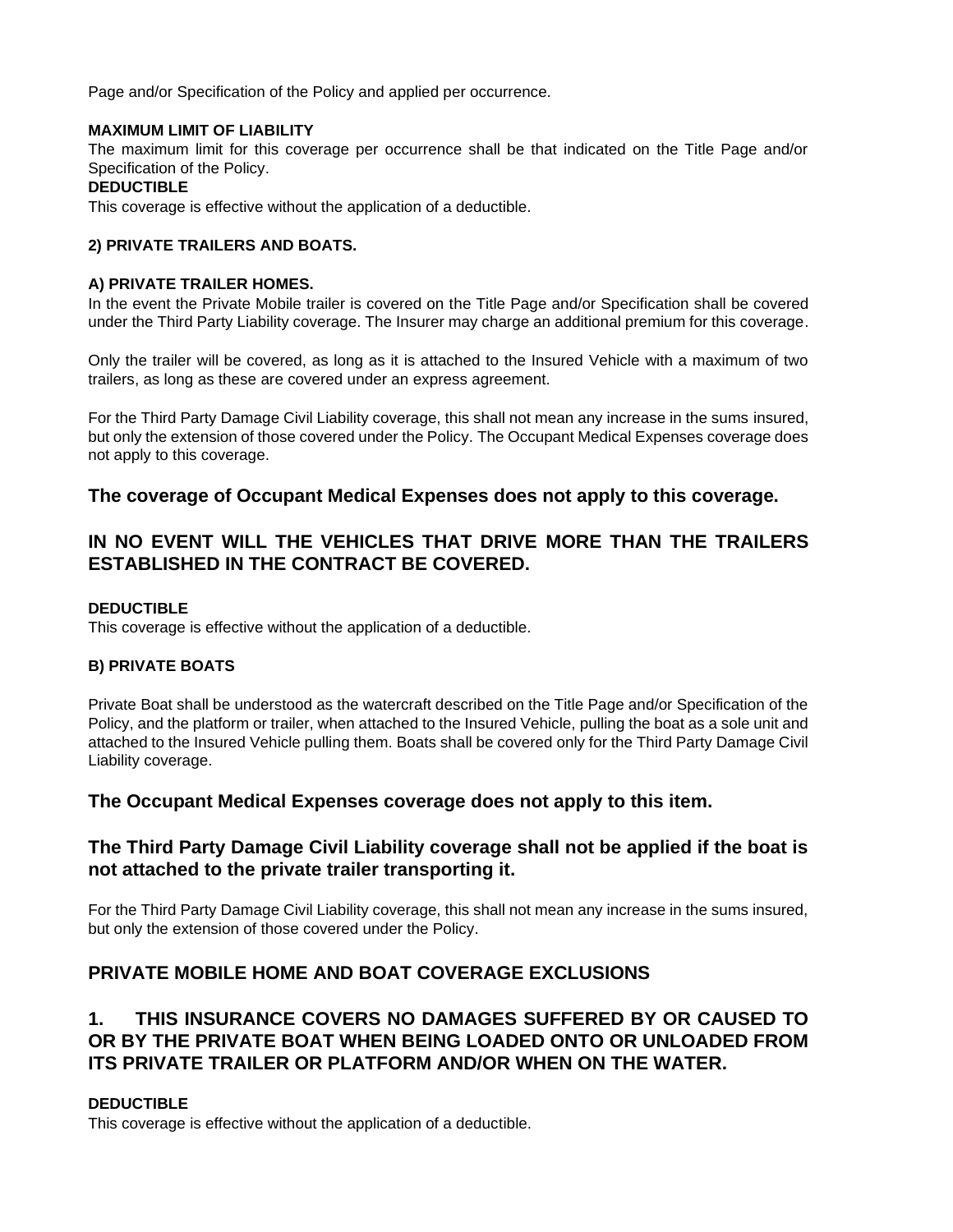**4th CLAUSE. GENERAL EXCLUSIONS**

**IN NO CASE THIS INSURANCE SHALL COVER:**

**1. VEHICLES RESIDING IN THE UNITED STATES OF AMERICA OR CANADA, WHICH LICENSE PLATES OR CIRCULATION PERMIT HAVE BEEN GRANTED IN SUCH COUNTRY OR COUNTRIES.**

**2. VEHICLES NOT INDICATED AS COVERED IN THIS POLICY, EVEN IF THEY ARE DRIVEN BY THE INSURED, UNLESS THE CORRESPONDING COVERAGE HAS BEEN CONTRACTED.**

**3. DAMAGE CAUSED BY THE INSURED VEHICLE AS A CONSEQUENCE OF ITS USE FOR PUBLICTRANSPORTATION, TRANSPORTATION OF GOODS, OR WHEN IT IS USED FOR A PURPOSE OTHER THAN THE ONE INDICATED ON THE TITLE PAGE AND/OR SPECIFICATION OF THE POLICY. THIS EXCLUSION DOES NOT APPLY TO THE USE OF THE INSURED VEHICLE FOR THE TRANSPORTATION OF PERSONS WHO SHARE EXPENSES FOR THE TRIP TO WORK, EITHER GOING TO OR COMING FROM.**

**4. MOTOR VEHICLES WITH LESS THAN 4 WHEELS OR MORE THAN 6 WHEELS.**

**5. MOTORCYCLES, FOUR-WHEEL MOTORCYCLES, MOBILE HOMES (MOTOR HOMES), PICK UPS INTENDED FOR LOADING OR TRADE USE AND TRUCKS**

**6. COMERCIAL USE VEHICLES**

**7. WHEN THE INSURED VEHICLE IS EMPLOYED IN BUSINESSES OF THE FOLLOWING TYPES:**

- **a) REPAIRS**
- **b) STORAGE**
- **c) PRODUCT DELIVERY**
- **d) COURIER SERVICES**
- **e) LOADING USE**
- **f) ANY OTHER TRADE USE**

**8. DAMAGE CAUSED BY THE INSURED VEHICLE WHEN:**

**a) IT PARTICIPATES IN COMPETITIONS OR SAFETY TESTS, RESISTANCE OR SPEED COMPETITIONS.**

**b) IT IS USED WITH DRIVING OR OPERATION TEACHING OR INSTRUCTION PURPOSES.**

**9. WHEN THE VEHICLE THAT CAUSED OR RECEIVED THE COLLAPSE OR ACCIDENT TO OR FROM THE INSURED VEHICLE IS ALSO A PROPERTY OF THE INSURED, OR WHEN IT IS DRIVEN BY RELATIVE OF THE INSURED OR A PERSON UNDER THEIR SERVICE.**

**10. PERSONAL OR PROPERTY DAMAGE CAUSED BY THE INSURED VEHICLE TO THEIR RELATIVES OR PEOPLE UNDER THEIR ORDERS.**

- **11. DAMAGE TO THIRD PARTIES AND/OR PERSONS, CAUSED BY:**
- **a) UNLOADING OF NUCLEAR WEAPONS, EVEN IF IT IS ACCIDENTAL**
- **b) NUCLEAR REACTION**
- **c) RADIATION**
- **d) RADIOACTIVE CONTAMINATION**
- **e) WAR, DECLARED OR NOT**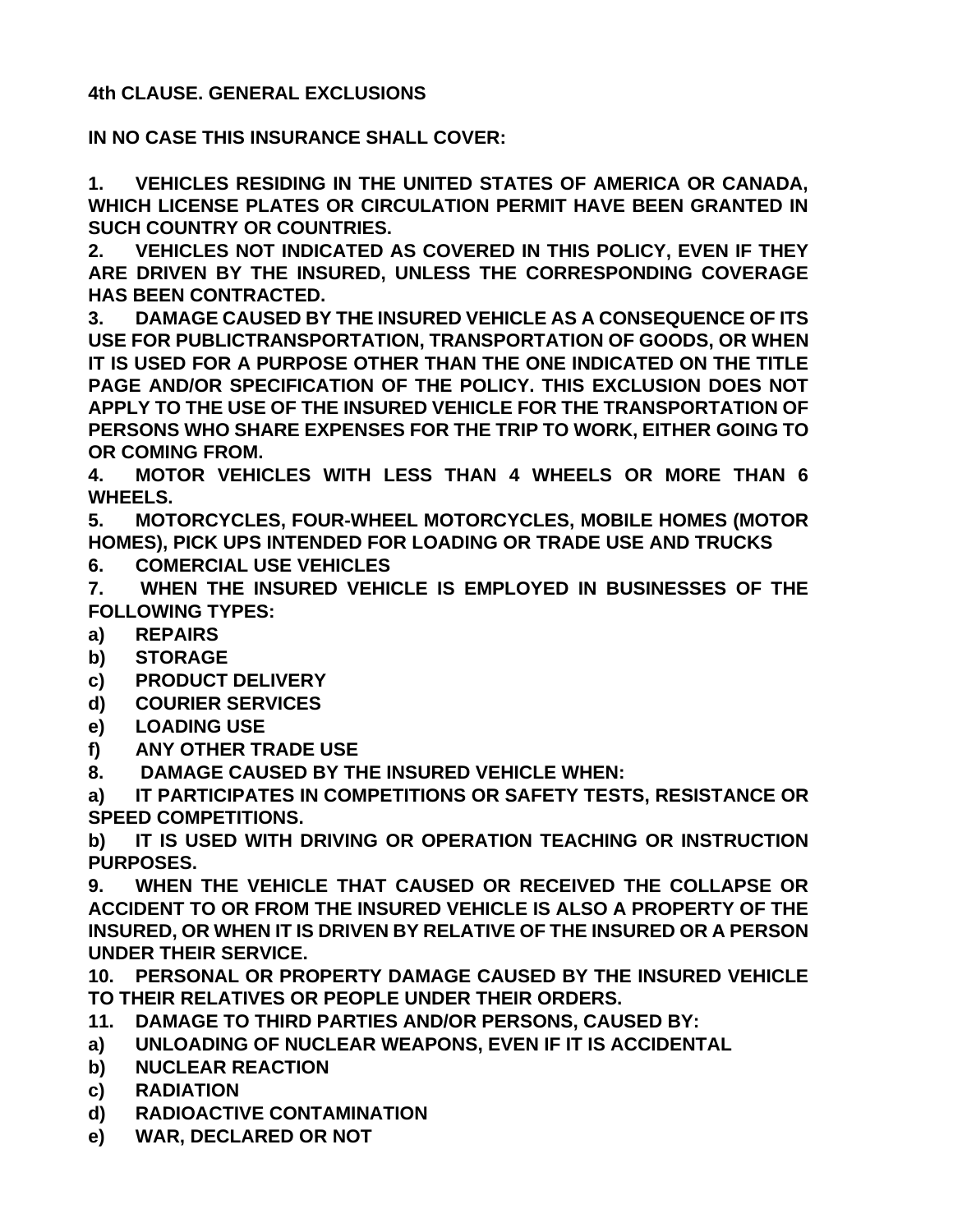**f) CIVIL WAR**

**g) INSURRECTION**

**h) REBELLION OR REVOLUTION**

**12. TERRORISM OR ACTS OF TERRORISM, GUERRILLA ACTS, REBELLION, SEDITION, UPRISING, STRIKE, WORK STOPPAGES, MALICIOUS ACTS OF THIRD PARTIES, POPULAR RIOT, WAR INVASION, ACTS OF FOREIGN ENEMIES, HOSTILITIES OR BELLIGERENT OR SIMILAR OPERATIONS (WITHOUT PREJUDICE TO THE FACT THAT WAR HAS BEEN DECLARED OR NOT),IN WHICH THE INSURED PARTICIPATES AS AN ACTIVE INDIVIDUAL.**

**13. EXPENSES AND FEES FOR THE LEGAL DEFENSE OF THE DRIVER, THE INSURED OR THE OWNER OF THE VEHICLE DESCRIBED, BECAUSE OF THE LEGAL PROCEEDINGS ORIGINATED BY ANY ACCIDENT, NEITHER THE COST OF BAILS, FINES OR JUDICIAL BONDS OF ANY KIND, NOR SANCTIONS, PUNITIVE OR EXEMPLARY DAMAGES, OR JUDGMENTS DERIVED FROM A LEGAL PROCEEDING OR ANY OTHER OBLIGATIONS OTHER THAN THE REPAIR OF DAMAGE.**

**14. BENEFITS TO BE BORNE BY THE INSURED DUE TO ACCIDENTS SUFFERED BY THE OCCUPANTS OF THE INSURED VEHICLE, FROM WHICH OBLIGATIONS ARE DERIVED REGARDING LEGAL OR PROFESSIONAL RISKS LIABILITIES.**

**15. DAMAGE CAUSED BY THE INSURED VEHICLE, BECAUSE IT HAS BEEN USED AS A TRAILER FOR VEHICLES, BODIES OR BOATS, UNLESS THE BODY, VEHICLE OR BOAT IS EXPRESSLY COVERED IN THIS POLICY.**

**16. DAMAGE CAUSED BY THE INSURED VEHICLE WHEN THE DRIVER HAS NO DRIVER'S LICENSE OR PERMIT OF THE KIND APPROPRIATE FOR THE INSURED VEHICLE, UNLESS NO RESPONSIBILITY, UNSKILLFULNESS OR GROSS NEGLIGENCE MAY BE IMPUTED TO THE DRIVER IN THE OCCURRENCE OF THE LOSS.**

**17. IN NO CASE THERE SHALL BE COVERAGE FOR LEGAL EXPENSES AND FINES INCURRED IN BY THE INSURED AS A CONSEQUENCE OF A LOSS OCCURRED WHEN THE INSURED IS UNDER THE INFLUENCE OF ALCOHOL, DRUGS, STIMULANTS AND/OR SLEEPING PILLS NOT PRESCRIBED BY A PHYSICIAN.**

**18. THERE SHALL BE NO COVERAGE FOR LOSS OR DAMAGE CAUSED BY THE INSURED VEHICLE WHEN IT IS USED FOR ANY MILITARY OR AUTHORITY SERVICE, WITH OR WITHOUT THE CONSENT OF THE INSURED.**

**19. DAMAGE CAUSED BY THE INSURED VEHICLE, BECAUSE IT HAS BEEN OVERLOADED OR SUBMITTED TO EXCESSIVE TRACTION IN RELATION TO ITS RESISTANCE OR CAPACITY. IN THESE CASES, THE INSURER SHALL NEITHER BE LIABLE FOR DAMAGE CAUSED TO VIADUCTS, BRIDGES, AVENUES OR ANY PUBLIC ROAD AND UNDERGROUND OBJECTS OR FACILITIES, EITHER DUE TO VIBRATION OR WEIGHT OF THE VEHICLE OR ITS LOAD.**

**20. THE OBLIGATIONS OF THE INSURER, STIPULATED IN THIS POLICY, SHALL AUTOMATICALLY BECOME INEFFECTIVE IF THE INSURED OR ANY OF THEIR REPRESENTATIVES ENTER INTO AN AGREEMENT OR DEAL WITH THOSE PEOPLE INVOLVED IN ANY ACCIDENT, WITHOUT CONSENT GRANTED IN WRITING BY THE INSURER.**

**5th CLAUSE. SUMS INSURED.**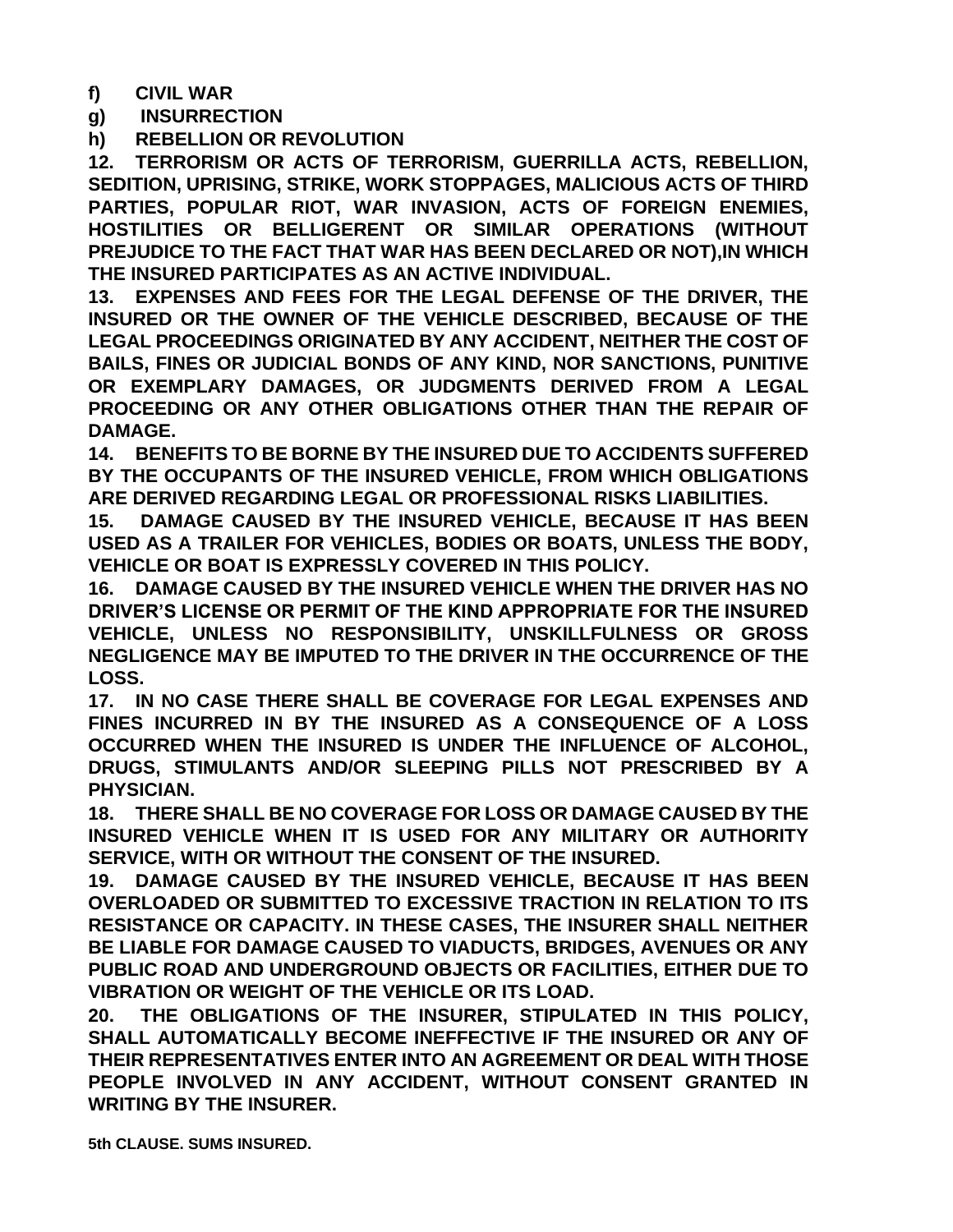It shall be the responsibility of the Insured to appoint and update the Sums Insured indicated on the cover of the Policy and which shall constitute the maximum liability that, in case of an event, shall be to the charge of the Company, having had to be appointed in common consent between the Insured and the Company.

#### **6th CLAUSE. AUTOMATIC REINSTATEMENT OF SUMS INSURED**

Any indemnity to be paid by the Insurer shall reduce in equal amount the Sum Insured for any of the contracted coverages affected by the loss, though they will be automatically reinstated when they have been reduced by any payment made by the Insurer during the term of this Policy, in order to cover subsequent losses.

#### **7th CLAUSE. CURRENCY**

This contract is expressed in American Dollars, legal currency in the United States of America; however, all payments related thereto may be also made in National Currency, in accordance with the exchange rate to afford obligations denominated in foreign currency payable in the Mexican Republic, published by the Bank of Mexico in the Official Mexican Gazette of the Federation on the date of such payment.

#### **8th CLAUSE. TERRITORIALITY**

This policy applies within the boundaries of Canada and the Unites States of America, except for Alaska and Hawaii.

#### **9th CLAUSE. INSURED'S OBLIGATIONS IN CASE OF LOSS**

In case of loss, the Insured shall be obliged to:

a) Precautions: Upon occurrence of a loss, the Insured shall have the obligation to carry out all of the acts tending to avoid or minimize the damage. If there is no danger in the delay, they shall ask the Insurer for instructions, having to attach to whatever the Insurer indicates.

Any expenses incurred in by the Insured which are not excluded or inadmissible shall be covered by the Insured and, if the latter gives instructions, such expenses shall be paid in advance.

If the Insured does not comply with the obligations set forth in the preceding paragraph, the obligation of the Insurer shall be limited to indemnifying the Insured up to the value to which he would have been entitled if he had complied with said obligations.

b) Notice of Loss: Upon occurrence of a loss covered by this policy, the Insured shall have the obligation to notify the Insurer as soon as they know about the facts, and within a maximum period of 5 days, unless there are causes of force majeure or unforeseeable event, having to notify the Insured as soon as one or the other has ceased, and before leaving the covered territory where the loss has occurred; failure to comply with the period of time stipulated in this item shall cause the indemnity to be reduced to the amount originally corresponding to the loss, if the Insurer had been promptly notified thereof.

The Insurer shall have discretional powers to consider payment for the claim submitted by the Insured only if the Insured, in spite of having left the covered territory where the loss occurred, complies with the following requirements:

1. Report the accident to competent authorities in the covered territory where the loss occurred, before leaving such territory.

2. Report the loss to the Insurer within a maximum period of five days as of the date and time of the loss specified in the report to the competent authorities. The aforesaid is excepted in case that, as a consequence of such loss, the Insured has suffered from injuries that put his life at risk or prevent them from making such report to the Insurer, in which case they shall have (24) hours as of the time and date of hospital discharge, which must be submitted to the Insurer.

3. The Insured must have a copy of the accident report.

## **The claim shall not be admissible in case of failure to comply with any of the**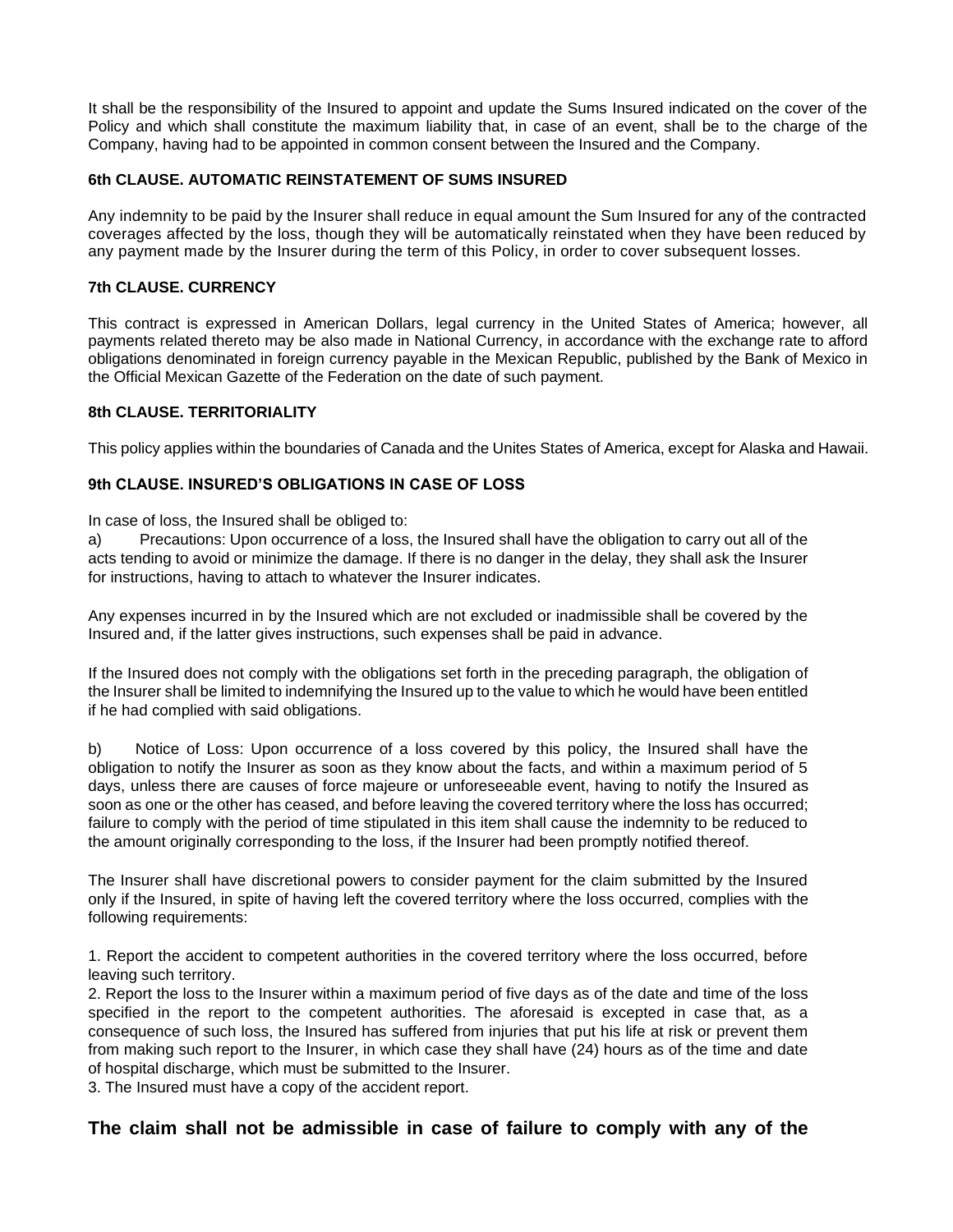## **aforesaid requirements.**

The Insurer has the power to accept or reject submitted proof. In case of a lack of any documents, the Insurer may deny payment of claimed indemnity.

c) Submission of Documents: The Insured is obliged to notify the Insurer, as soon as they get to know, on any claims or suits received by them or their representatives, for which purpose, the Insured shall submit the documents, or a copy that they may have received for the case.

Failure to comply with this obligation by the Insured shall release the Insurer from payment of the indemnity corresponding to the coverage affected by the loss. **The Insurer shall not be obliged for recognition of debts, transactions or any other legal actions of similar nature, carried out or concerted without their consent. Confession of materiality of any facts may not be assumed as an acknowledgement of liability.**

d) Cooperation and assistance of the Insured with the Insurer. The Insured is obliged, for the account of the Insurer, in all civil proceedings that may be filed against them due to the liability covered by the insurance to:

- Provide the necessary information and evidence that may have been requested by the Insurer for their defense, for their account, in case it is necessary or when the Insured does not appear;
- Exercise and assert any actions and defense proceedings in accordance with the law;
- Appear in any civil proceedings;
- Grant powers in favor of the attorneys authorized by the Insurer to represent them in such civil proceedings, in case they cannot participate directly in all of the processes in such proceedings.

e) In case the Insurer requests so, the Insured shall grant, as soon as possible, enough powers in favor of the Insurer or any persons authorized by the Insurer, in order to assume and manage on behalf of the Insured the defense or settlement of any claim, or to follow up on their behalf and for their own benefit the claim for indemnity of damage or any other against third parties.

The Insurer shall be fully free to manage the proceeding or settlement of any claims and the Insured shall provide them with all necessary information or support.

f) Any support provided by the Insurer or their representatives to the Insured or third parties may not be construed as an acceptance of admissibility of the claim.

#### **10th CLAUSE. INSURANCE CONCURRENCE**

When the Contracting party and / or the Insured conclude with several insurers an insurance against the same risk and for the same interest to this Policy, the Contracting Party and / or Insured shall have the obligation to inform to each one of the insurers, the existence of the other insurances. This notice must be given in writing and indicate the name of the insurers, as well as the sums insured.

If the Contracting party and / or Insured intentionally omit the notice referred to in the previous paragraph, or if it contracts the various insurances to obtain an illicit benefit, the insurers will be released from their obligations.

In the event that the other insurance policies, outside of this Policy, have been made in good faith and given reliable notice in writing to the Insurer of its existence, the Insurer will be liable for damages up to the full value of the insurance damage suffered, within the limits of the sum that has insured.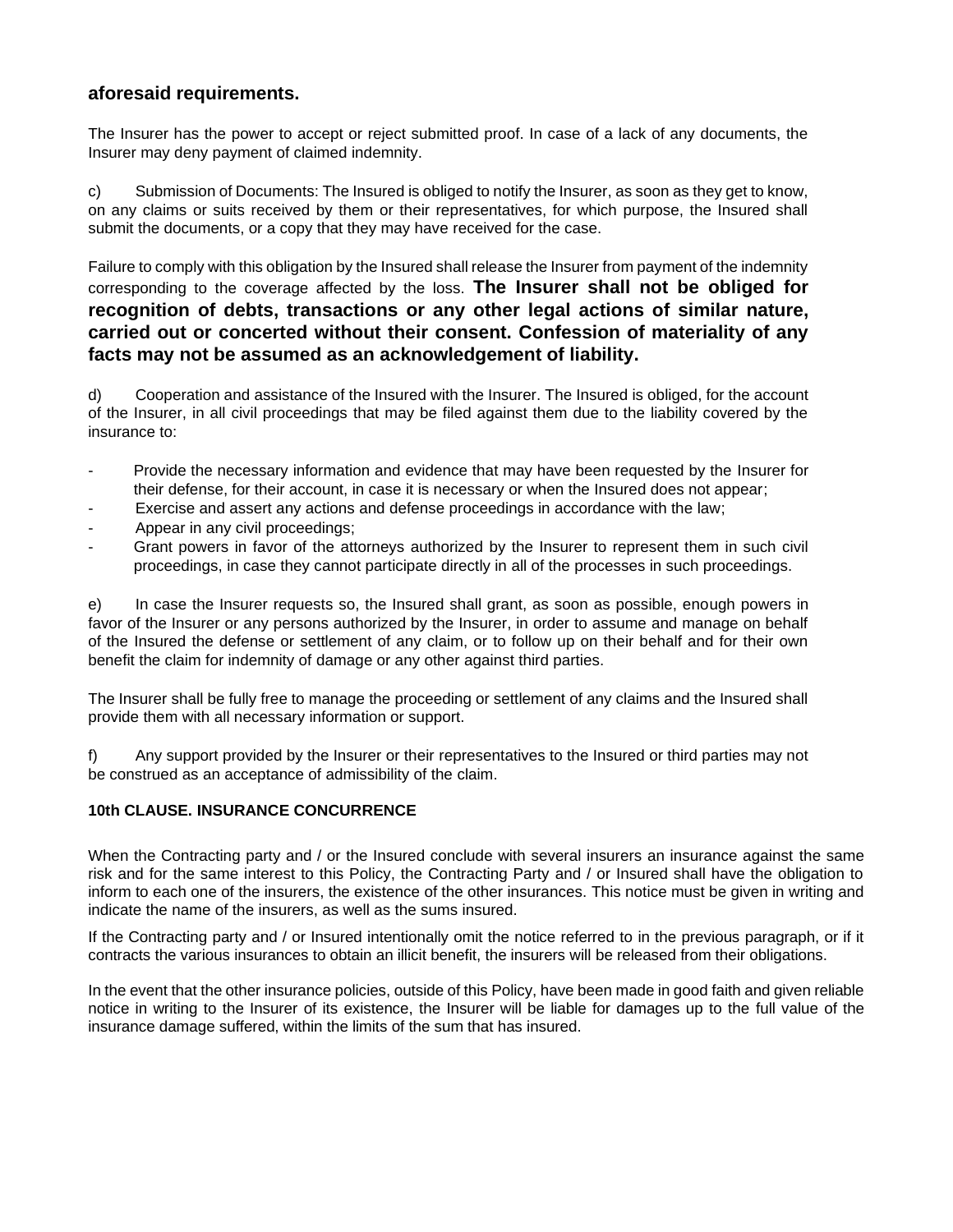#### **SECOND SECTION GENERAL PROVISIONS**

#### **CLAUSE 1st. PREMIUM PAYMENT**

The Contracting Person shall pay the Insurer, as a premium, the amount indicated in the Cover of this Policy. The Premium will expire at the time of the execution of this Contract. If the Contracting Party chooses to pay the premium in installments, the payments must be for periods of equal duration, not less than one month and will expire at the beginning of each agreed period, applying the authorized financing rate in effect at the beginning of the period of the coverage.

The Contracting Party shall enjoy a grace period of thirty (30) calendar days to settle the total of the premium or the fraction that corresponds in the cases of payments in installments; if the premium is not covered within the stipulated period, the effects of the contract will automatically cease at twelve o'clock on the last day of said period.

In the event of a loss, the Insurer will deduct from the indemnity, the total of the outstanding premium pending payment, or the fractions of it not settled until completing the totality of the premium corresponding to the period of insurance contracted.

The agreed premium may be paid by the Contracting Party at the offices of the Insurer, upon delivery of the corresponding receipt or by charges made by the Insurer on the credit card, debit card or bank account and with the periodicity that the Contracting Party has selected, the account statement where the charge appears, will make full proof of payment, it is the obligation of the Contracting Party to make sure that the charges are made to his/her bank account.

In the event that the charge is not made with such frequency, for reasons attributable to the Contracting Party, the latter is obliged to directly pay the corresponding premium or partiality in the offices of the Insurer, or by paying into the account indicated by this last; the voucher or payment ticket will certify compliance. If the Contracting Party fails to comply with said obligation, the insurance shall cease its effects after the grace period has elapsed in accordance with the provisions of this Policy (article 40 of the Law on the Insurance Contract). The following shall be understood as causes attributable to the Contracting Party: the cancellation of your credit, debit or bank account, the lack of balance or available credit or any similar situation

#### **CLAUSE 2nd . INDEMNITY FOR DELAY**

If the Insurer does not comply with the obligations assumed in this insurance contract, when it becomes legally enforceable, it must pay the creditor a Compensation for delinquency in accordance with the provisions of article 276 of the Law on Insurance and Bonding Institutions, which is transcribed below:

Article 276. – If an Insurance institution fails to meet its obligations in the contract of insurance within deadlines legally stablished for its compliance, the Institution shall pay interest in arrears in accordance with the following: I. The obligations in national currency will be denominated in Investment Units, to their value at the date of expiry of the periods referred to in the first part of this article and its payment will be made in local currency, up to the value of Investment Units on the date on which payment is made, in accordance with the provisions of the second paragraph of the Section VIII of this article.

In addition, the Institution of Insurance will pay a penalty interest on the obligation denominated investment units as provided in the preceding paragraph, which will be capitalized monthly and whose rate is equal to the result of multiplying by 1.25 the cost of term deposits of liabilities denominated in investment units of commercial banks in the country, published by the Banco de Mexico in the Official Journal of the Federation, corresponding to each of the months in which there dwells;

II. When the principal obligation is denominated in foreign currency, in addition to the payment of this obligation, the Institution of Insurance shall be required to pay a penalty interest which will be capitalized monthly and calculated according to the amount of the obligation itself, the percentage obtained by multiplying by 1.25 the cost of term deposits liabilities denominated in dollars of the United States, the commercial banks in the country, published by the Banco de Mexico in the Official Journal of the Federation, corresponding to each of the months in which there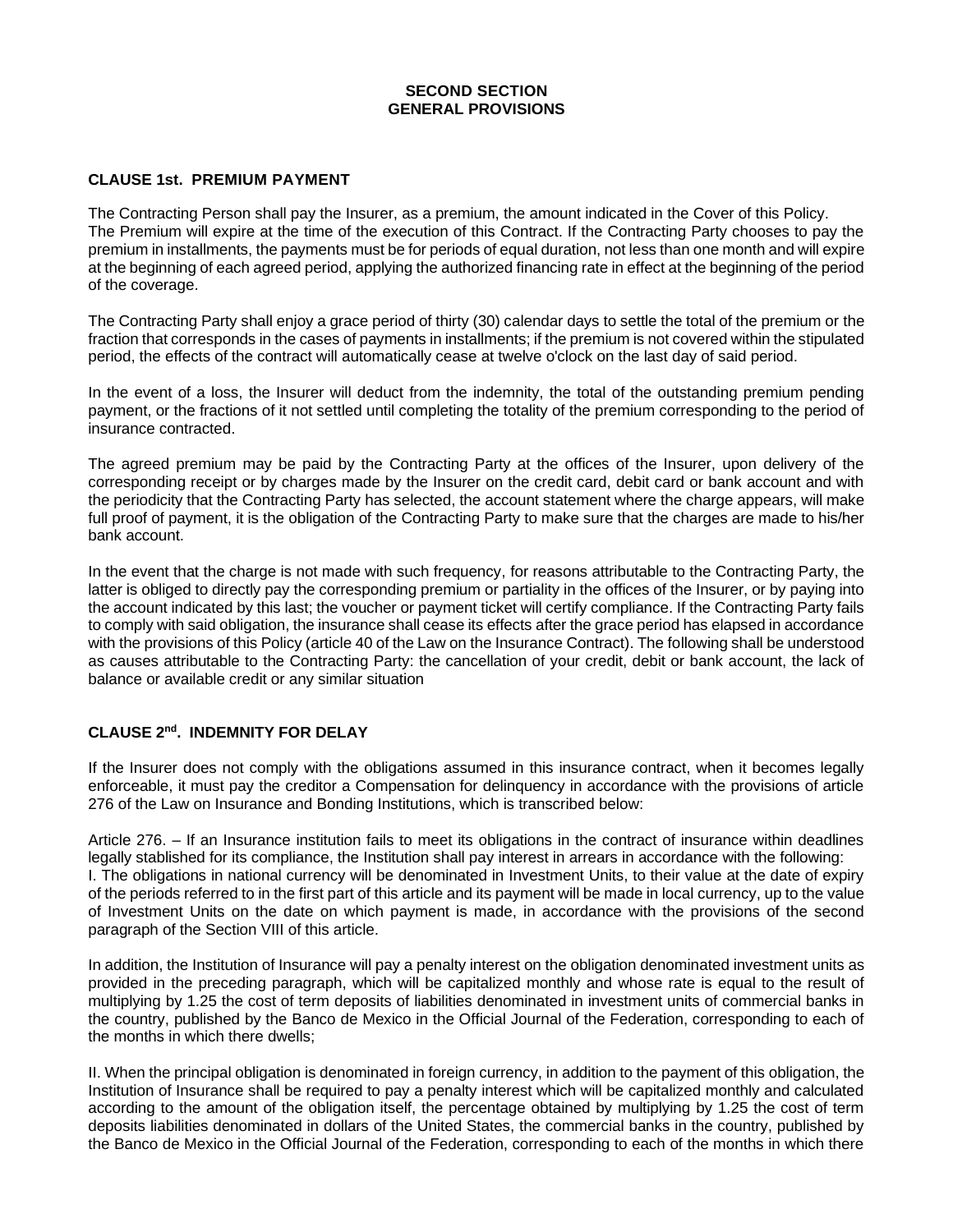dwells;

III. If the date on which the calculation is not published reference rates for the calculation of default interest allude to Sections I and II of this article is done, apply the the previous month and for the if such fees are not published, the default interest is computed by multiplying by 1.25 the replacement rate according to the relevant provisions;

IV. The default interest referred to in this article to be generated per day from the date of expiry of the periods referred to in the first part of this article and to the day the payment is made under the second paragraph of section VIII of this article.

For its calculation, the reference rates referred to this article should be divided between three hundred sixty five and multiply the result by the number of days for the months in further noncompliance;

V. In case of repair or replacement of the damaged object, the liquidated damages shall consist only in the payment of the interest on the currency in which it was called the principal obligation under Sections I and II of this article and calculated on the amount of the cost of repair or replacement;

VI. Are inalienable rights of the creditor to the compensatory benefits provided in this article. The pact that seeks to extinguish or reduce no legal effect whatsoever.

These rights arise by reason only during the period established by law for the payment of the principal obligation, need not be a paid at the time.

Once the amount of the principal obligation as agreed by the parties or the final determination made at trial before the judge or arbitrator fixed, the compensatory benefits provided for in this Article shall be covered by the Institution of Insurance on the amount of thus determined principal obligation;

VII. If the respective trial resulting from the complaint, even if it has not demanded payment of the liquidated damages provided for in this Article, the judge or arbitrator, in addition to the principal obligation, must condemn the debtor to also cover these benefits under the previous paragraphs;

VIII. The compensation in arrears damages consisting of the update system and interests referred to in sections I, II, III and IV of this Article shall apply to all types of insurance, except in the case of surety to guarantee claims related to non-payment of tax credits, in which case it shall be as provided by the Tax Code of the Federation.

The payment made by the Institution of Insurance will be made in one installment comprising the total balance for the following items:

a) The default interest;

b) Upgrading to the first paragraph of section I of this article, and

c) The principal obligation.

If the Institution of Insurance does not pay in a lump the entire amount of the obligations assumed under the insurance contract and compensation for late payments you make to the items listed in the order shall apply provisions of above, so that the compensation in arrears damages will continue to generate in terms of this article, on the amount of the principal obligation not paid, pending a fully covered.

When the institution stands a defense to suspend the enforcement proceedings under this Act, and final judgment for the remaining contested measures, the corresponding payment or collection is issued shall include liquidated damages until then any generated the principal obligation, and

IX. If the institution of Insurance, within the deadlines and legal terms, not making the payment of payments in arrears damages, the judge or the National Commission for the Protection and Defense of Users of Financial Services, as appropriate, shall impose a fine of 1000-15000 days of Minimum Wage.

In the case of the administrative enforcement procedure provided for in article 278 of this Law, if the Insurance Institution, within the terms or legal terms, do not pay the compensation for late payments, the Commission will impose the fine indicated in this fraction, at the request of the executing authority that corresponds according to section II of related article.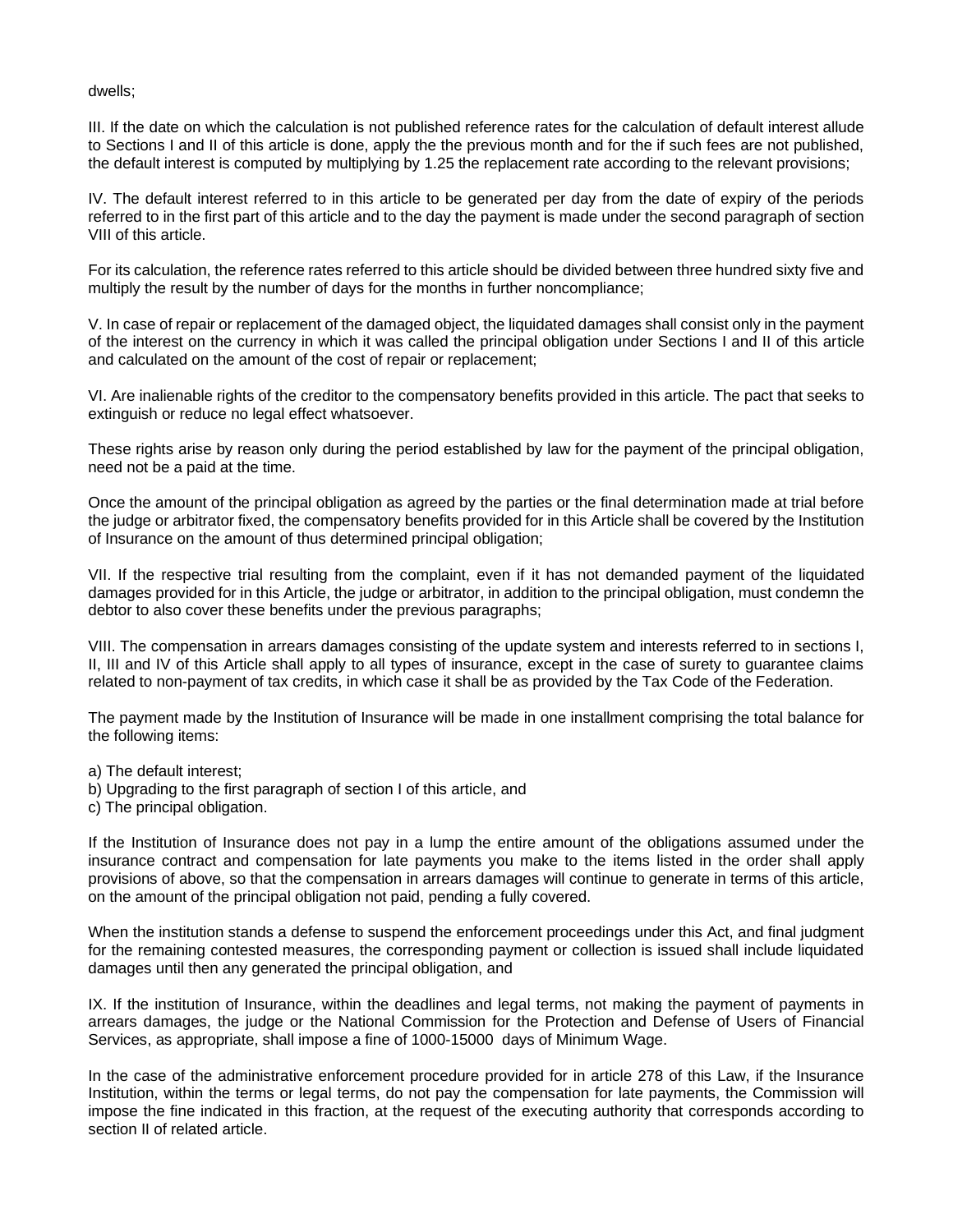#### **CLAUSE 3rd. OMISSIONS, INACCURATE DECLARATIONS**

The Contracting Party and the Insured, as the case may be, are obliged to declare, in writing, accordingly to the relative questionnaire, all the important facts for the assessment of the risk that may influence the agreed conditions, as they know or should know at the time of conclusion of the contract.

The omission or inaccurate declaration of an important event referred to in the preceding paragraph, will entitle the Insurer to consider the contract terminated as of right, even though they have not influenced the realization of the incident (Articles 8, 9, 10 and 4 of the Law on the Insurance Contract)

#### **CLAUSE 4th. LOSS OF INDEMNITY RIGHT**

The obligations of the Insurer shall become extinct:

- If it is shown that the Insured, the Beneficiary or their representatives, in order to make the Insurer commit a mistake, dissimulate or state inexact facts that exclude or might restrict such obligations.
- If in the loss there is deceit or bad faith of the Insured, the Beneficiary or their respective assignees.
- If it is shown that the Insured, the Beneficiary or their representatives, with the aim to make the Insurer commit a mistake, fail to timely provide information requested by the Insurer on the facts related to the loss and through which they may determine the circumstances of its occurrence and the consequences thereof.

#### **CLAUSE 5th. EARLY TERMINATION OF THE CONTRACT**

The Contracting Party may cancel this Contract through written notice to the Insurer, in which case the Insurer will be entitled to the premium corresponding to the number of days during the period in which the policy was in force, in accordance with the rate per registered day before the National Insurance and Bonding Commission for this contract and will return the remaining premium to the Insured.

When the Contracting Party requests the early termination of this contract, it will be sufficient to present a written request in the offices of the Insurer; likewise, the request may be submitted through electronic means or technology referred to in article 214 of the Law on Insurance and Surety Institutions, through which, if applicable, the insurance was contracted. The Insurer, once it ascertains the authenticity and veracity of the Contracting Party's request, will grant the corresponding acknowledgment of receipt.

Whenever this insurance needs to be activated to start its coverage, in case that it does not activate within the period established in the ticket or proof of purchase, the Purchaser must request in writing to the Company the return of the corresponding premium and the Company will return the premium, previously discounting the administration expenses and the policy fees that are applicable to it. The Insurer will return to the Purchaser the corresponding premium within the term of thirty (30) calendar days counted from the reception of the request for early termination. Said refund shall be made by electronic transfer of funds to the bank account indicated by the Purchaser in writing to the Insurer in the request for early termination; in the event that the Purchaser does not specify a bank account, the Insurer shall make available to its offices a check for the corresponding premium.

The Insurer will return to the Contracting Party the corresponding premium within the term of fifteen (15) calendar days counted from the receipt of the request for early termination. Said refund shall be made by means of payment chosen by the Contracting Party, in case the latter does not establish the payment method, the Insurer shall make available a check for the corresponding amount.

When the Insurer requests the termination of the contract, it will do so by written notification to the Contracting Party, the termination of the insurance having effect after fifteen (15) days of the notification and the Insurer will return the part of the premium in proportion to the effective time not elapsed, at the latest upon notification, without whose requirement it shall be deemed not done.

#### **CLAUSE 6th. PRESCRIPTION**

All the actions that derive from this insurance contract will expire in two (2) years, counted in the terms of article 81 of the Law on the Insurance Contract, from the date of the event that gave rise to them, except in cases of exception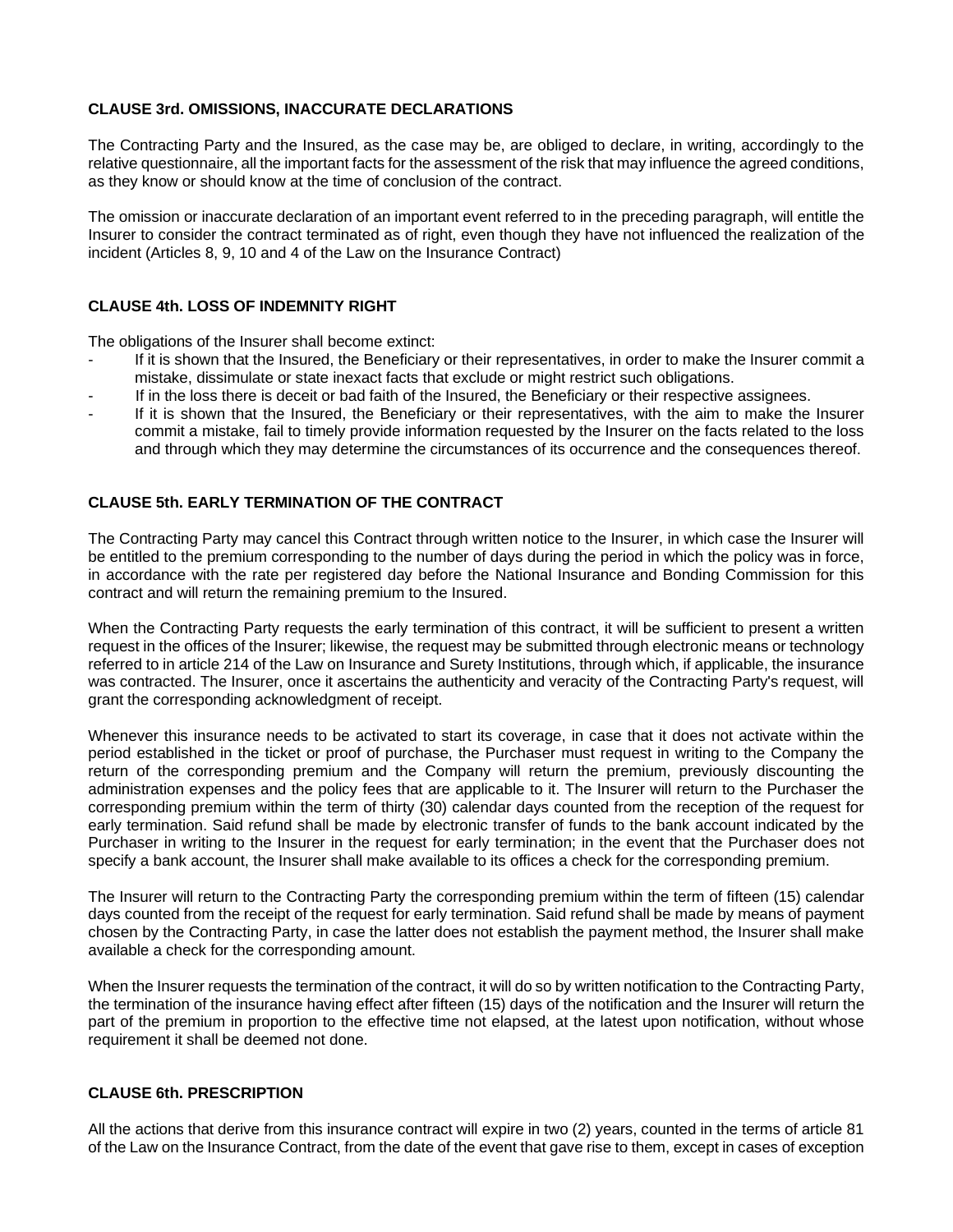consigned in the article 82 of the same Law. The prescription will be interrupted not only by the ordinary causes, but also by those to which the Law of Protection and Defense refers to the User of Financial Services.

The agreement that abbreviates or extends the limitation period referred to in the previous paragraph is null.

#### **CLAUSE 7th. COMPETITION**

In the event of a dispute, the claimant may assert its rights before the Specialized Unit for Attention to Queries and Claims of the Insurer or before the National Commission for the Protection and Defense of Users of Financial Services (CONDUSEF), under the terms of the Articles 50 Bis, 65 and 68 of the Law on Protection and Defense of the User of Financial Services. The aforementioned within the term of two years from the date on which the event giving rise to it originates or, as the case may be, from the refusal of the Financial Institution to satisfy the claims of the claimant.

In the event that the claimant decides to submit his claim before the CONDUSEF and the parties do not submit to the arbitration of the same or whoever he proposes, the rights of the complainant will be left safe to be asserted before the competent courts of the domicile of any of the CONDUSEF delegations, in accordance with article 277 of the Law on Insurance and Bonding Institutions. Similarly, in the event that the claimant decides not to assert his rights before the CONDUSEF, his rights may be asserted before the competent courts of the domicile of any of the CONDUSEF delegations.

| Specialized Unit of Attention to Queries and<br>Claims of CHUBB Seguros México, S.A. | <b>National Commission for the Protection and Defense</b><br>of Financial Services Users (CONDUSEF) |
|--------------------------------------------------------------------------------------|-----------------------------------------------------------------------------------------------------|
| (UNE):                                                                               | Av. Insurgentes Sur #762,                                                                           |
| Ave. Paseo de la Reforma No. 250, Torre Niza,                                        | Col. Del Valle, C.P. 03100,                                                                         |
| Piso 15                                                                              | Ciudad de México.                                                                                   |
| Colonia Juárez, Delegación Cuauhtémoc,                                               | You can find the service offices in the rest of the country                                         |
| C.P. 06600, Ciudad de México.                                                        | website:<br>following<br>the<br>on.                                                                 |
| Telephone: 01800 223 2001                                                            | www.condusef.gob.mx/index.php/oficinas-de-atención                                                  |
| Email: uneseguros@chubb.com                                                          | Email: asesoria@condusef.gob.mx                                                                     |
| Business hours:                                                                      | Telephones:                                                                                         |
| Monday-Thursday from 9:00 to 17:30 hrs.                                              | Mexico City: (55) 5340 0999                                                                         |
| Friday from 9:00 to 14:00 hrs.                                                       | Mexican Republic: 01 800 999 8080                                                                   |

#### **CLAUSE 8th. COMMUNICATION**

Any declaration or communication in relation to the present contract must be communicated to the insurer in writing, precisely to its headquarters. In such case where the address of the headquarters changes, the new address within the Mexican Republic will be communicated to the insured to send any and all correspondence and for any other legal matter.

The requirements and communications that the company must make to the insured or its trustees, will be made by using the last known address by the company and such notification will be deemed valid.

#### **CLAUSE 9th. JURISDICTION**

These coverages are not valid in any jurisdiction other than a court of law in the United States of America (USA) or Canada in which a covered accident occurs and only those current laws and procedures of law in those territories will apply.

In the event of a dispute between the Insured and the Company, all parties to this contract submit themselves to the Mexico City, D.F. laws and judicial process, forfeiting all other judicial systems involved or that may arise because a change of residency in the future.

#### **CLAUSE 10th. SUBROGATION**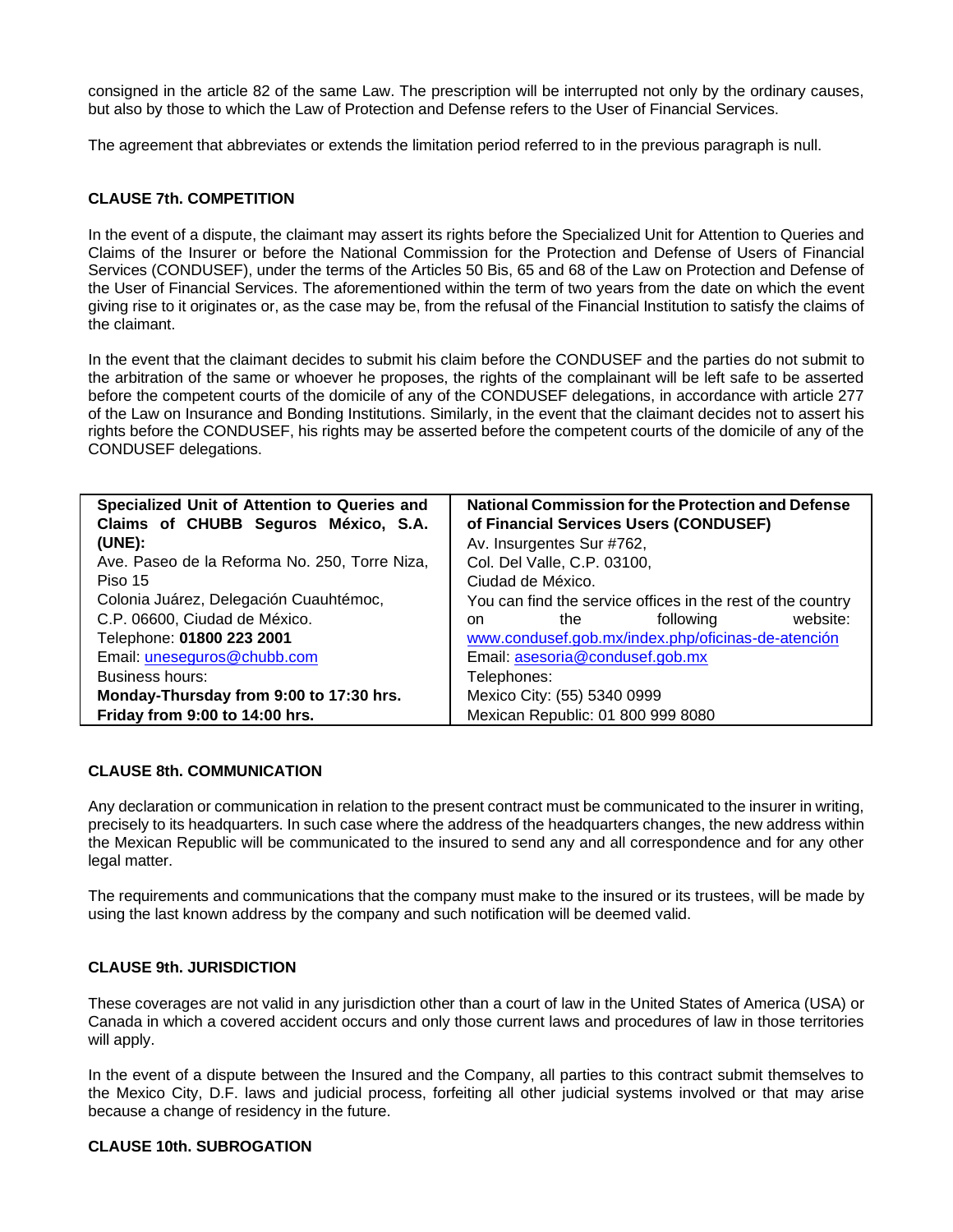The Insurer, once the compensation has been paid, will be subrogated up to the amount paid, in all the rights and actions against third parties that due to the damage suffered correspond to the Insured.

For these purposes, the Insured shall render all the collaboration necessary for the effectiveness of the subrogation, including the formalization of any documents that were necessary to provide the Insurer with legal standing to sue or denounce on its own or, as the case may be, in name of the Insured.

The Insurer may release all or part of its obligations, if the subrogation is impeded by facts or omissions that come from the Insured.

If the damage is only partially compensated, the Insured and the Insurer will concur to assert their rights in the corresponding proportion.

The right to subrogation shall not proceed in the event that the Insured has a conjugal or kinship relationship by consanguinity or affinity up to the second degree or civil, with the person who caused the damage, or if he is civilly responsible for it.

#### **CLAUSE 11th. LANGUAGE**

In any legal proceedings conducted in the United States of America (USA) or Canada, the English text will apply. In any legal proceedings conducted in the Mexican Republic, the Spanish text will apply.

#### **CLAUSE 12th. ARTICLE 25 OF THE INSURANCE CONTRACT LAW**

If the content of the Policy or any modifications thereto fail to match with the offer, the Insured may request the corresponding amendment within the following 30 days upon the Policy is received. After this period of time, all stipulations in the Policy or its modifications shall be deemed accepted.

#### **CLAUSE 13th. COMMISSIONS OR COMPENSATIONS**

During the term of the policy, the contracting party may request the Insurer in writing to inform on the premium percentage that, on account of direct commission or compensation, corresponds to the broker or corporation for their participation in entering into this contract. The Insurer shall provide such information in writing or electronic means, within a period no longer than ten business days after the date the request has been received.

#### **CLAUSE 14th. DELIVERY OF CONTRACTUAL DOCUMENTATION**

In compliance with the order of the National Insurance and Surety Commission in chapter 4.11 of the Sole Insurance and Bonding Circular issued on December 19, 2014, CHUBB SEGUROS MEXICO, S.A. is bound, in the adhesion contracts that it celebrates under commercialization through telephone or through a service provider referred to in articles 102 and 103 of the Law of Insurance and Bonding Institutions, whose premium collection is made with charge to a credit card or bank account, to inform the contracting party or insured how to obtain the corresponding contractual documentation, as well as the mechanism to cancel the policy or, where appropriate, the form to request that it is not automatically renewed, based on the following assumptions:

**a.** Chubb Seguros México, S.A. is obliged to deliver to the Insured or Contracting Party of the Policy, the documents in which the rights and obligations deriving from the insurance contract are established through any of the following media:

**i.** Personally, when hiring the Insurance;

**ii.** Home delivery, by the means that the Insurer uses for such purposes;

**iii.** Through email.

For this purpose, the Insured or Contracting Party shall choose the form in which they wish to deliver the contractual documentation referred to.

In the event that for any reason the delivery of the contractual documentation can not be made at the time of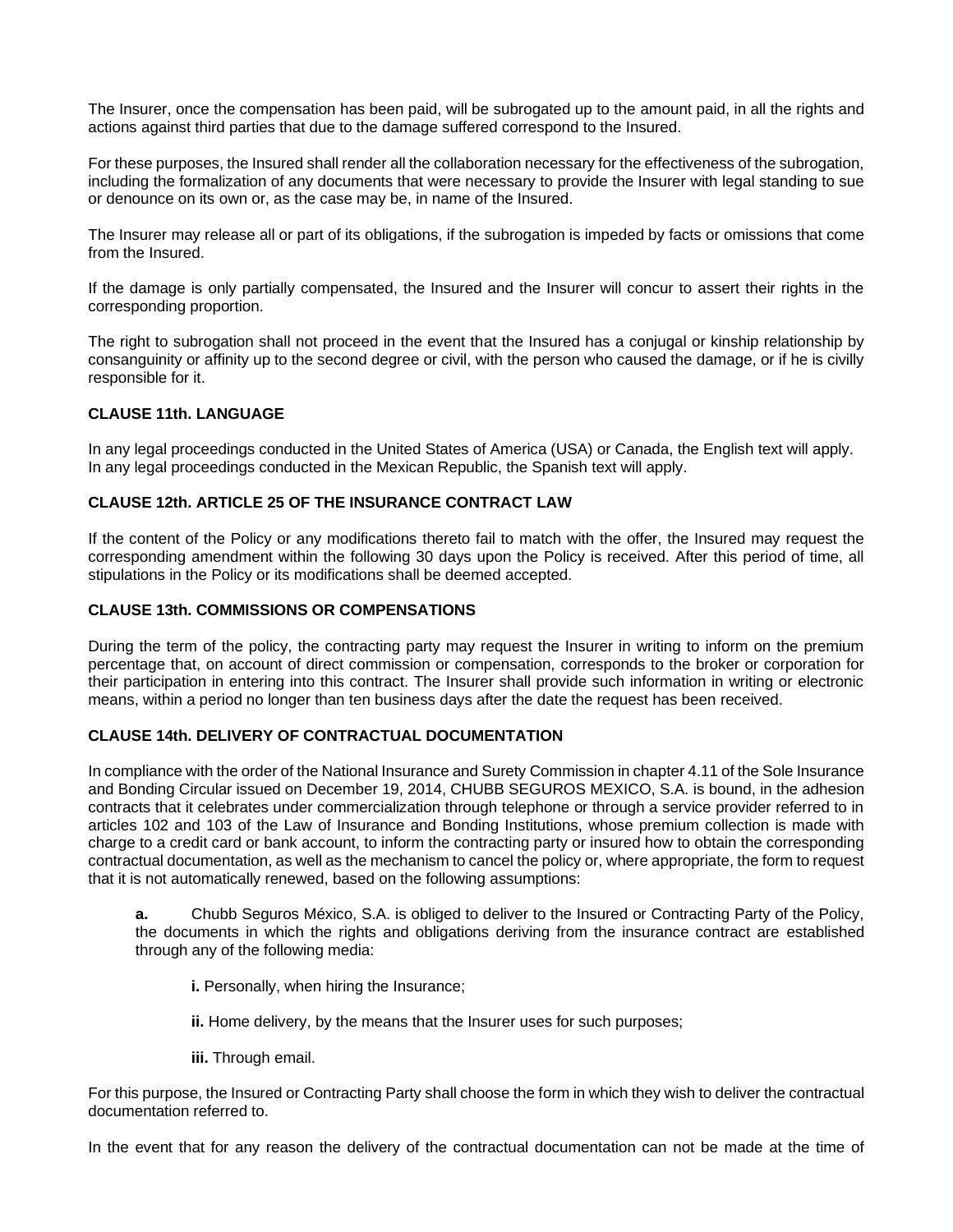contracting the insurance, the alternative means for delivery will be the delivery to your home, by the means that the Insurer uses for such purposes.

**b.** If the Insured does not receive, within thirty (30) days after having contracted the Insurance, the documents referred to in the previous paragraph, must be communicated to **01800 223 2001** in Mexico City or the rest of the Republic, in order that , through the use of the means that the Insurer has available, obtain such documentation.

In case the last day for the delivery of the documentation is non-working, it will be understood that the term referred to in the previous paragraph will expire on the next working day.

**c.** To cancel this policy or request that it not be renewed, the Insured and / or Contracting Party must follow the following steps:

**i.** Call **01800 223 2001** in Mexico City or the rest of the Republic;

**ii.** Provide the data that is requested by the operator, so that the operator can verify the policy and existence of the client;

**iii.** Send the signed cancellation request accompanied by a copy of an official identification with signature to the fax number and / or email address that will be provided during your call;

**iv.** Once you have sent the information of the previous step, the Insured and / or Contracting party may call **01800 223 2001** in Mexico City or the rest of the Republic, to confirm receipt of the documents and request the folio number of the cancellation.

#### **CLAUSE 15th. RECRUITMENT OF THE USE OF ELECTRONIC MEDIA**

The Contracting Party has the option of using electronic means (these being understood as those equipment, optical or any other technology, automated data processing systems and telecommunications networks); for the celebration of services or operations related to this insurance contract and that are available by the Company. For the purposes of the foregoing, the Contracting Party may request such contracting from the Company, who will provide the corresponding contract for the use of electronic means, whose terms and conditions are available for consultation prior to contracting on the Company's website: www.chubb.com/mx

#### **CLAUSE 16th. TERM OF THE CONTRACT**

This Contract will be in force during the agreed period of insurance that appears on the Title Page and / or Specification of the Policy.

#### **CLAUSE 17th. MODIFICATIONS**

The General and Particular Conditions of the Policy and the respective endorsements may only be modified by agreement between the Contracting Party and the Insurer. Said modifications must be in writing

In addition, if the amendment is to any of the clauses of these General Conditions, such modification must be previously registered before the National Insurance and Bonding Commission.Consequently, any other person not authorized by the Insurer, lacks the faculties to make modifications or concessions.

#### **CLAUSE 18th. AGRAVATION OF RISK**

## **The obligations of the Insurer shall cease as of right due to the essential aggravations of the risk during the course of the insurance in accordance with the provisions of Articles 52 and 53, section I of the Law on the Insurance Contract.**

"The insured must communicate to the insurance company the essential aggravations that the risk has during the course of the insurance, within twenty-four hours following the moment in which he knows them. If the insured omits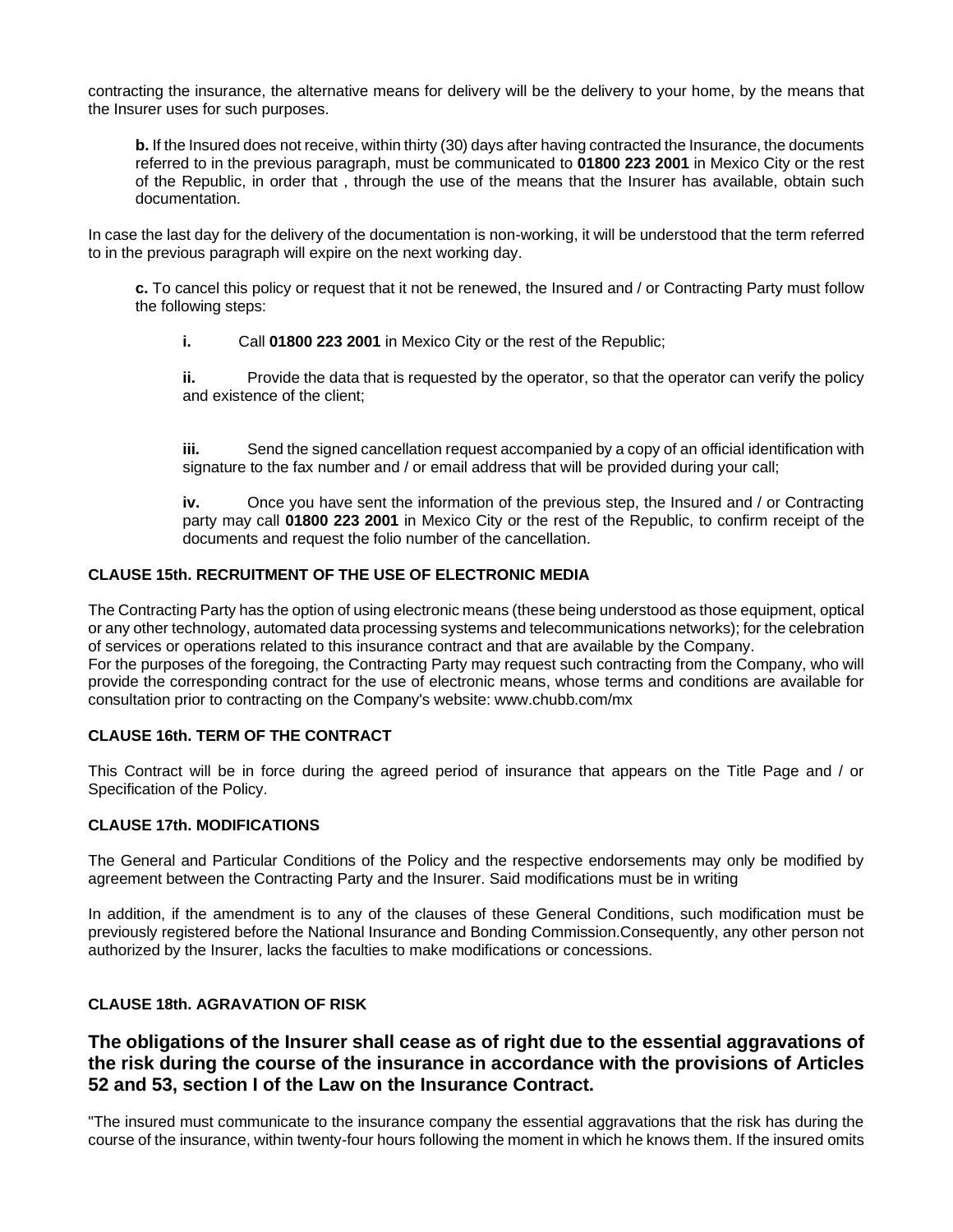the notice or if he causes an essential aggravation of the risk, the obligations of the company will cease as of right in the future." **(Article 52 of the Law on the Insurance Contract).**

"For the purposes of the previous article, it will always be presumed:

I.- That the aggravation is essential, when referring to an important event for the appreciation of a risk in such a way that the company would have contracted under different conditions if upon concluding the contract it had known a similar aggravation

II.- That the insured knows or must know any aggravation arising from acts or omissions of his tenants, spouse, descendants or any other person who, with the consent of the insured, lives in the building or has in his possession the piece of furniture that is the subject of insurance." **(Article 53 of the Law on the Insurance Contract).**

"In the cases of fraud or bad faith in the aggravation of risk, the insured will lose the anticipated premiums" **(Article 60 of the Law on the Insurance Contract).**

The obligations of the Insurer shall be extinguished if it shows that the Insured, the Beneficiary or the representatives of both, in order to make it incur in error, disguise or inaccurately declare facts that would exclude or could restrict said obligations.

The same shall be observed in the event that, for the same purpose, the documentation on the events related to the incident is not sent to you in time. **(Article 70 of the Law on the Insurance Contract).**

In the event that, in the present or in the future, the Contracting Party(ies), Insured(s) or Beneficiary(ies) perform or are related with illicit activities, it will be considered an aggravation essential risk in terms of law.

Therefore, the obligations of the company will cease by right, if the Contracting Party(ies), Insured(s) or Beneficiary (ies), in the terms of Article 492 of the Law of Insurance and Bonding Institutions and the AGREEMENT by which the general provisions referred to in article 492 of the Law of Insurance and Bonding Institutions, applicable to insurance institutions and mutual insurance societies are issued, is(were) convicted by means of a judgment definitive that has caused status, for any crime related or derived from what is established in Articles 139 to 139 Quinquies, 193 to 199, 400 and 400 Bis of the Federal Criminal Code and / or any article related to organized crime in national territory; Such judgment may be issued by any competent authority of the local or federal jurisdiction, or if the name of the Contracting Party(ies), Insured(s) or Beneficiary(ies), their activities, goods covered by the policy or their nationalities are published in an official list of crimes related to the provisions of the aforementioned articles, whether of a national or foreign nature from a government with which the Mexican Government has concluded any of the international treaties on the subject aforementioned, in terms of section X provision Thirty-ninth, section VII provision Forty-fourth or Provision Seventy-seventh of the AGREEMENT by which the general provisions referred to in article 492 of the Law of Insurance and Bonding Institutions, applicable to institutions and mutual insurance companies.

Where applicable, the obligations of the contract will be restored once the Insurer becomes aware that the name of the Contracting Party(ies), Insured(s) or Beneficiary(ies) ceases to be on the lists before mentioned.

The Insurer shall consign before the competent jurisdictional authority, any amount derived from this Insurance Contract, which may be in favor of the person or persons referred to in the preceding paragraph, with the purpose that said authority determines the destination of the means. Any amount paid not accrued that is paid after the completion of the conditions previously indicated, will be consigned in favor of the corresponding authority.

In compliance with Article 202 of the Law of Insurance and Bonding Institutions, the contractual documentation and technical note comprising this insurance product, they were registered with the Comisión Nacional de Seguros y Fianzas, as of the December 18th, 2020, under number RESP-S0039-0008-2020.

#### **CLAUSE 19th . TITLES AND DEFINITIONS.**

The titles and definitions that are contained in the headings of each clause are included for a better reference, therefore they do not modify or infer in the meaning or terms to which the clauses of this Policy expressly refer.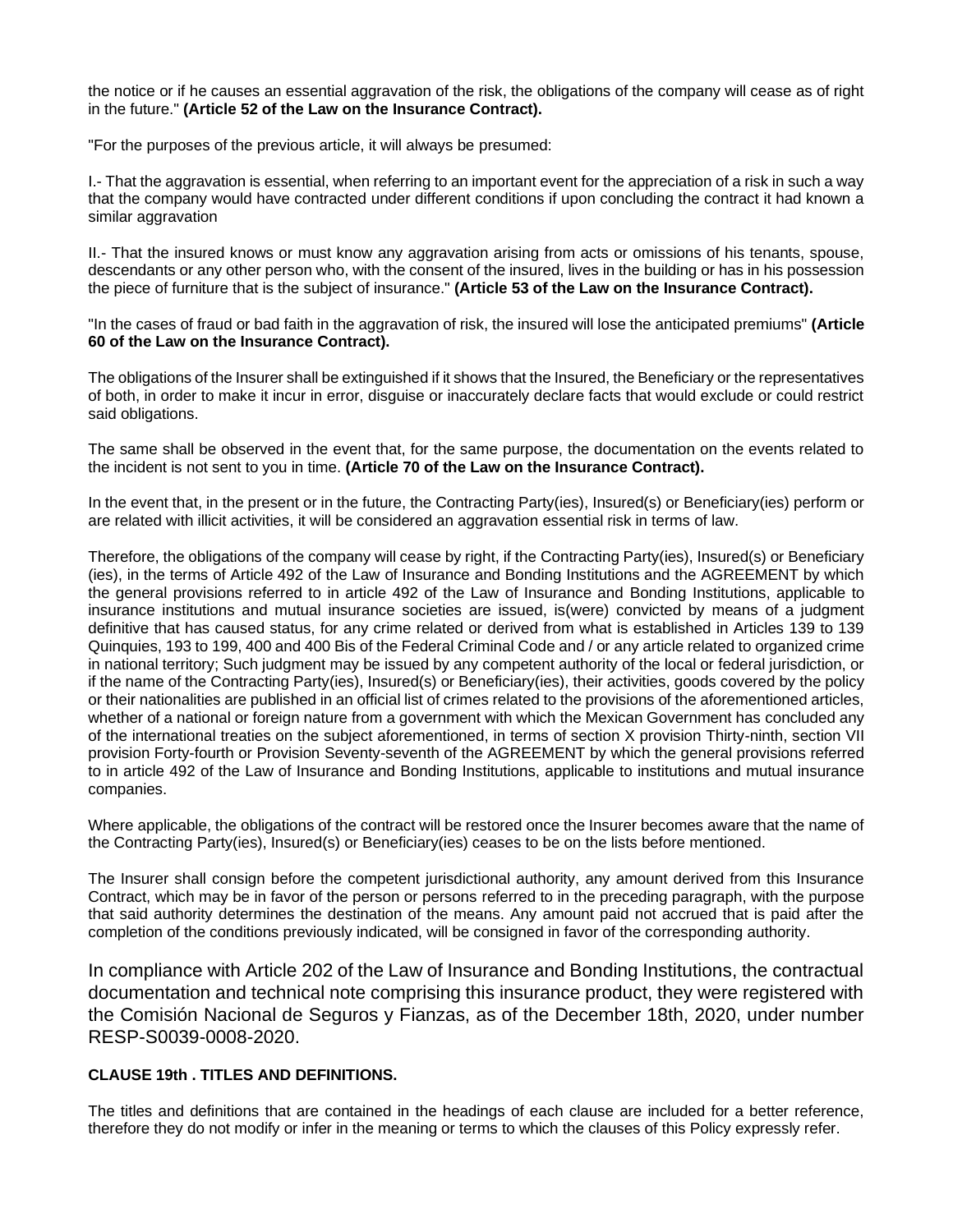## THIRD SECTION **ROADSIDE ASSISTANCE SERVICES AND TRAVEL BENEFITS**

Chubb Seguros México, S.A. will provide Roadside Assistance services to its policyholders through the Assistance Company contracted for such purposes under the terms and conditions set forth below:

To apply for assistance, the Insured must contact to our assistance call center to international phone 1 877 730 86 22 (Obligatory program) and 1 877 730 86 23 (Voluntary program), toll free from the United States or Canada, as applicable. You must identify as an Insured of Chubb Seguros México, S.A. and provide the following information:

1. Full name of the Insured.

2. Policy number and term of your automobile insurance.

3. Indicate the place you are in, and the phone number where you can be reached or all the data needed to locate and facilitate location to the operator.

4. Describe in detail the problem and the type of assistance required.

Any claim arising out of an event and/or relative to a situation of attendance must be submitted before leaving the United States of America or Canada by calling toll free and immediately to the number indicated in the policy. All documentation should be submitted in writing within 90 calendar days of the date on which the event occur. The Assistance Company will make payments and allowances referred to this policy, provided that it does not generate profit for policyholders.

## **I. SERVICES COVERED BY THE ASSISTANCE**

Assistance Services will be provided outside of Mexican territory to the vehicle insured, according to the following, with a maximum of 2 events a year according to the next:

- 1 Event by term, for those Policies contracted with a term of 1 to 30 days.
- 2 Events by term, for those Policies contracted with a term of 31 to 365 days.

Assistance outside of Mexican territory to the insured vehicle is:

#### **1. Basic Roadside Assistance**

In case of minor breakdown, a service provider will be sent to meet and the cost of contingencies as tire changing, battery jump, or delivery of gasoline for the vehicle to move under its own power and reach the vehicle´s next destination. The maximum cost per event is US\$100.

#### **1.1. Gas Supply**

If the insured vehicle runs out of fuel, the Assistance Service will provide the shipping necessary to continue the journey. The Insured will request by calling our call center, indicating what type of fuel is required. We will supply up to 10 liters under the Insured prior authorization. The maximum cost per event is US\$100 and gasoline shall be paid by the user.

#### **1.2. Tire Change**

In the event that any of the vehicle's tires does not allow continuing with the trip, a service provider will be sent and paid for the Company to make the change the damaged tire by the spare tire of the insured vehicle or inflate the tire which is out of air. The maximum cost per event is US\$ 100.

#### **1.3. Battery Jump**

If the insured vehicle requires electrical energy to continue the journey, our Assistance Service will arrange and pay for shipping of a service provider that accomplishes the battery jump. The service is not responsible for damage caused as a result of faults in electrical installations of the insured vehicle. The maximum cost per event is US\$100.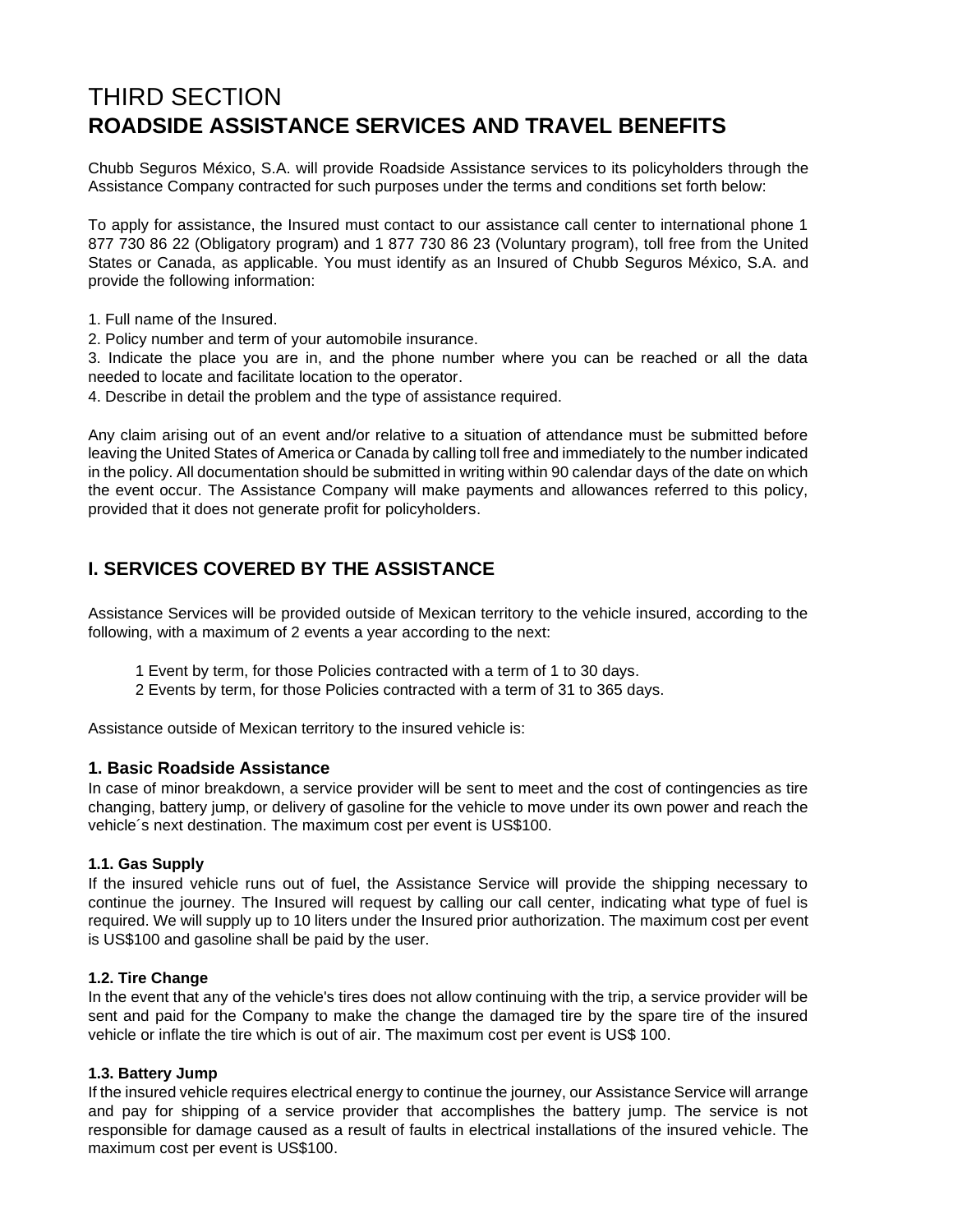#### **1.4. Liquids**

If the insured vehicle requires some liquid to continue the journey, it will be requested to the call center operator, and, if possible, the liquid will be provided to the Insured with prior authorization from Insured and on its own cost. The maximum cost per event is US\$100.

#### **1.5. Towing Service**

In case of accident or breakdown, towing charges, crane or platform will be covered in order to move the insured vehicle to the nearest garage within the city or state in which the event has happened or the place designated by the Insured within the United States and Canada. In all of the cases when towing is necessary it is mandatory that the Insured or designee to be present at the moment of arrival and to accompany the tow truck during all the service. Up to 2 persons can be transported in the cab of the truck and the maximum cost per event is US\$ 300.

#### **1.6. Car Rental**

If repairing the vehicle exceeds over 36 hours once towed to the nearest garage for repair, or in case of theft of the vehicle and after the correspondent report before authorities, if the vehicle cannot be recovered and used within the first 36 hours after the event, the assistance service will organize and take charge of leasing a medium type car or similar to the vehicle insured for up to 3 days and a maximum US\$ 100 per day, This service will be subject to availability of the car at the location where the accident, damage or theft occurred, and the acceptance policies of the leasing company.

#### **1.7. Locksmith**

If the vehicle is immobilized for loss of keys, or because keys have been left in the interior of the vehicle, the Assistance Service will coordinate the service of a locksmith only to open the vehicle; this service will not hold any liability to the company. The cost of parts or duplicate keys will be borne by the Insured prior telephone quote and acceptance. To provide this service, in all cases it will be necessary to fully identify the Insured with the service provider and show your CHUBB Insurance policy and fully prove ownership of the vehicle before to a reasonable extent to grant the service. The maximum cost per event is up to US\$ 100.

#### **2. Expenses for the Transfer of the Insured and Accompanying parties in the Event of Total Loss of the Insured Vehicle.**

In case of Total Loss of the Vehicle Insured for theft or Material Damage during the insured's travel in the United States, the necessary formalities will be carried out to cover the transportation of the insured and up to four companions by land or air from the city of occurrence of the to the city of residence of the insured in the Mexican Republic or its destination in the United States of North America or Canada.

The maximum limit to cover transportation expenses will be US \$ 500 per person with a maximum of US \$ 2,000 per event.

This assistance will be provided from the United States of America.

It will be understood that a vehicle is declared Total Loss, when declared by the Insurance Company that covers the vehicle as a resident car of the Mexican Republic in accordance with the General or Particular Conditions regardless of the method used.

#### **3. Return of Remains**

In case of death of the Insured and up to 4 companions while traveling abroad in the insured vehicle, all necessary formalities will be carried out, including legal proceedings, coordination and payment of expenses relating to the transfer of mortuary remains to the Mexican territory to the city of permanent residence of the insured, including all funeral expenses. The maximum limit for repatriation of remains will be US\$ 5,000 per person or its equivalent in Mexican pesos. This service will be provided from the United States and Canada. The time it takes the Assistance Company in performing the repatriation of remains is subject to legal proceedings to be granted to the authorities of the United States of America and Canada, and the availability of aircraft and flight connections that meet all specifications required for the transfer of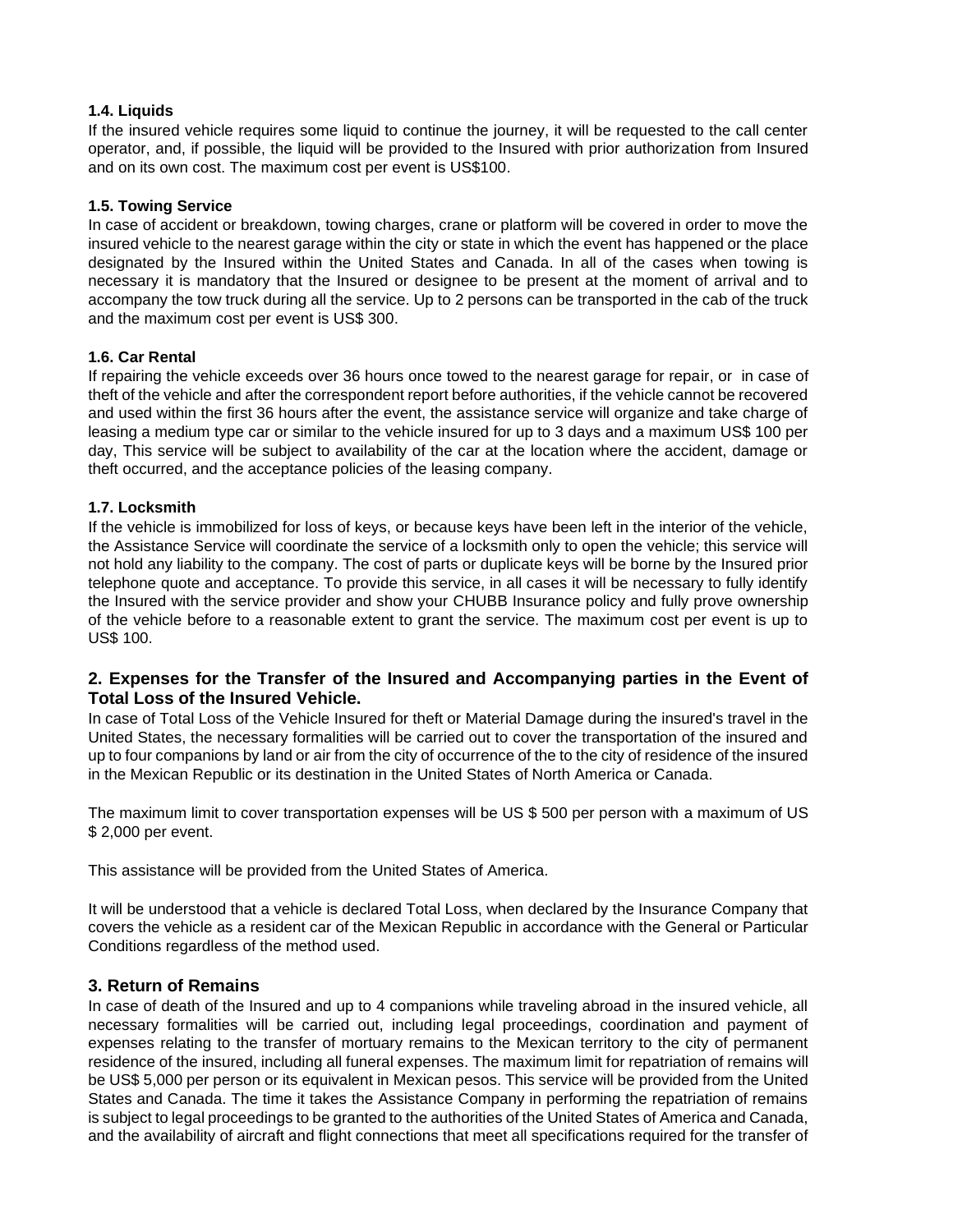the deceased. In addition to the above, The Assistance Service agrees to provide the following services within the country and once the body is in Mexico.

#### **3.1. Funeral Service**

In case of death of the insured person or beneficiary at the request of the bereaved, the assistance company will manage and cover the expenses of the funeral service including:

a) Funeral services.

- b) Arrangement of the body aesthetic.
- c) Urn for ashes or basic coffin.
- d) Transportation to the funeral home.

e) Transportation of the body to the cemetery.

f) Cremation or burial.

g) At the option of the insured will be appointed a viewing room the funeral or a home chapel.

h) Accompanying Bus.

i) Trench in civil or municipal cemetery (subject to availability and state legislation).

j) Service of music, flowers, coffee and others required by the family (with charge to the insured).

\* The services will be provided to the limit of coverage.

#### **3.2. Funeral Legal Assistance**

The assistance company will send a lawyer on the network, in Mexico to handle the applicable legal procedures in relation to the death, such as:

a) Support to obtain the death certificate from the Ministry of Health.

b) Assistance in obtaining a death certificate or birth in the Civil Registry.

c) Waiver of necropsy when circumstances and the law allow it.

d) Permits and official approval for burial and incineration.

e) In case of violent death, the Assistance Company will perform before the Public Ministry and the medical examiner the necessary procedures to secure the release of the body and if the initial claim against the responsible. All fees, duties, gratuities and other expenses necessary for obtaining documents, permits, certificates and certification for successful completion of the funeral proceedings shall be charged to the beneficiary or may be deducted from the sum insured for repatriation. The limit of the expenses incurred for services of US\$ 5,000, per occupant, and will be limited to 5 passengers per vehicle. All items are subject to availability, state legislation. No cremations are made abroad. Funeral Services Provider assignation will be based on the requirements of the funeral service.

## **4. Medical Emergency**

#### **4.1. Telephonic Medical Consult**

We have a network of doctors giving medical telephonic attention to the insured, 24 hours a day, and 365 days a year for any queries related to the area of health. A medical diagnosis will be issued, but at the request of the Insured and with charge to the insured, the necessary means for their attention will be provided. This benefit operates without limit of events.

#### **4.2. Medical References**

At the request of the insured, updates on doctors, clinics and hospitals in major cities, every day of the year, 24 hours a day will be provided. And in the absence of a health network in the place where the Insured and their companions are, information will be provided for closest medical attention. This benefit operates without limit of events

#### **5. Legal and Administrative Assistance during the Trip**

In the event of theft or loss of essential documents for the onward journey such as passport, visa, etc., the Assistance Service will provide advice on the procedure to follow to report the facts to achieve recovery or redirection of lost or stolen documents. If the objects were recovered, the Assistance Service will pay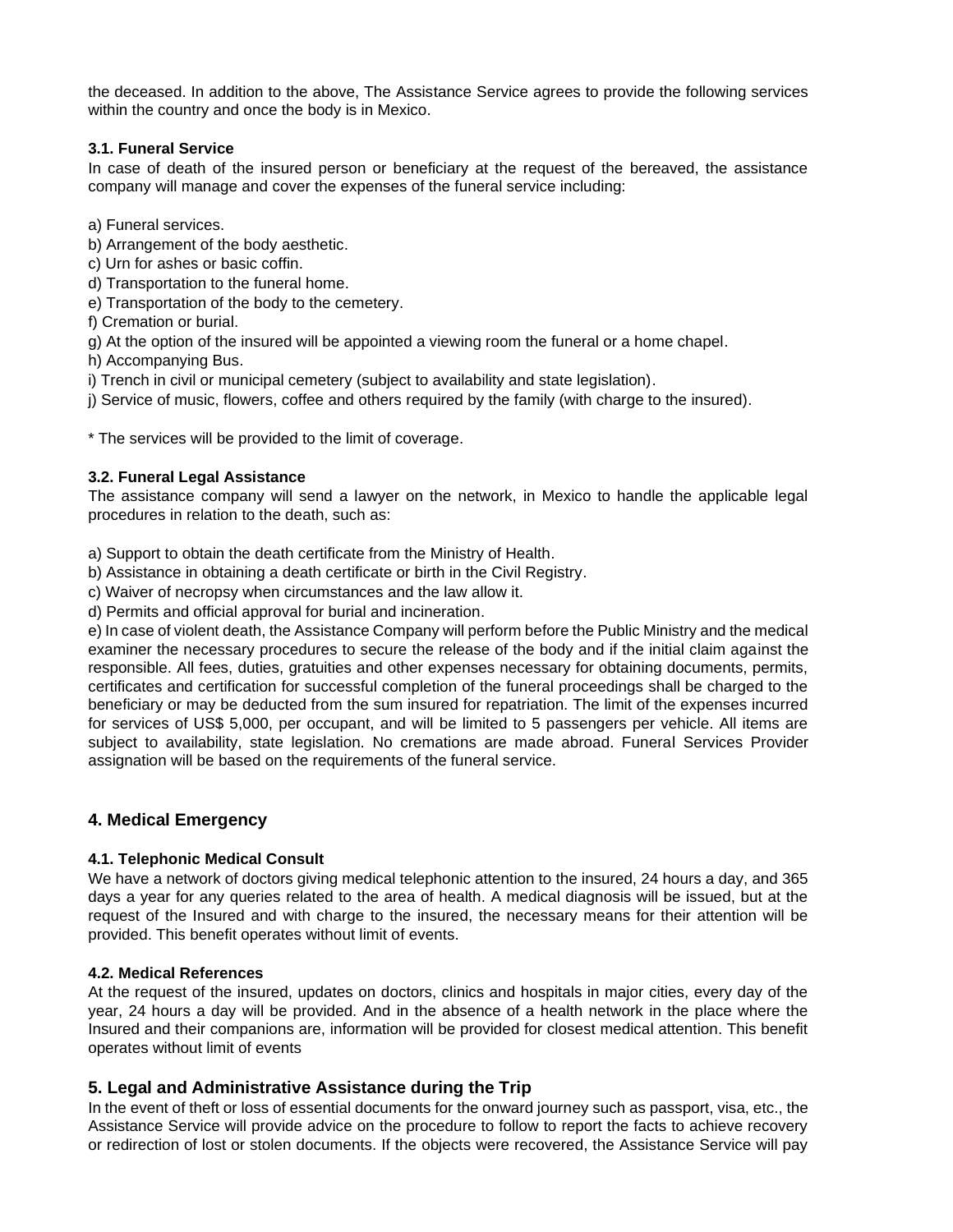shipping to the place where the Insured and/or occupant(s) or until their permanent residence, subject to such terms and conditions of the specialized deliverance company hired for such purpose. Additional charges (taxes, fines, etc. . .) will be covered by the Insured and/or passenger(s). This benefit operates without limit of events.

#### **5.1. Funds Transfer Abroad**

In case of accident or illness of the Insured and/or occupant(s), the Assistance Service, upon request of the Insured and/or companions, an advance of funds for up to US\$ 1,000, having previously deposited the amount requested at the offices of Assistance Service or account number designated by the Assistance Service. This service is by no means a loan of money; the service will only serve to make a transfer of money from the Insured and/or companions from an entity or place to another. Tis service is limited to 1 event. Prior to disbursement of any money by the Assistance Service, a representative of the Insured must transfer an amount equivalent to the offices of the service center.

#### **5.2. Information Services**

It provides to the Insured information related to:

a) Schedules museums in major cities worldwide.

b) Weather in Mexico and abroad.

c) Sports and entertainment events in cities around the world (some general events promoted by OCESA  $/$  CIE).

d) Immediate service references of: moves, aerial ambulances, laboratories for test and clinical analysis, funeral services, emergency institutions, airports and bus stations, Mexican consulates and offices for proceedings before authorities.

e) Requirements for vaccines and visas in other countries and at the request of the Insured and/or passenger, telephone support service will be coordinated with Embassies.

f) Reservation of tickets of any means of commercial transportation such as airplanes , cars , trains , cruise ships, helicopters and hotels in major cities around the world (subject to availability).

g) Restaurant reservations, cultural or sporting events, theaters, concerts in Mexico and major cities in the world (subject to availability).

h) Information regarding malls, nightclubs and attractions in major cities

i) Assistance in the purchase and delivery of gifts, flowers, various goods and car rentals in major cities worldwide.

All expenses incurred by the concepts above will be borne by the Insured. This benefit event operates without limit of events.

## **5.3. Urgent Message Transmission**

The Assistance Service will transmit at the request of the Insured, urgent messages arising from the events of coverage; to keep informed the family, physician or company in which the Insured and/or passenger work in. This benefit event operates without limit of events.

## **5.4. Data Logging**

The Assistance Service will have a line available to the Insured for safeguarding confidential information such as:

a) Registration of credit cards, debit cards and shopping cards that allows you to report theft or loss thereof with a single call. The moment we receive your notice, we will contact the issuing institutions to cancel the cards.

b) Registration of official documents (passport, voter registration card, driver's license, military service card and professional certificate) so that in case of theft or loss thereof, we provide phone numbers of embassies and consulates Mexican anywhere in the world as well as addresses and telephone numbers of government institutions in Mexico, where Insured must report. This benefit operates without limit of events

## **II. Duties of the Insured and/or Vehicle Occupants**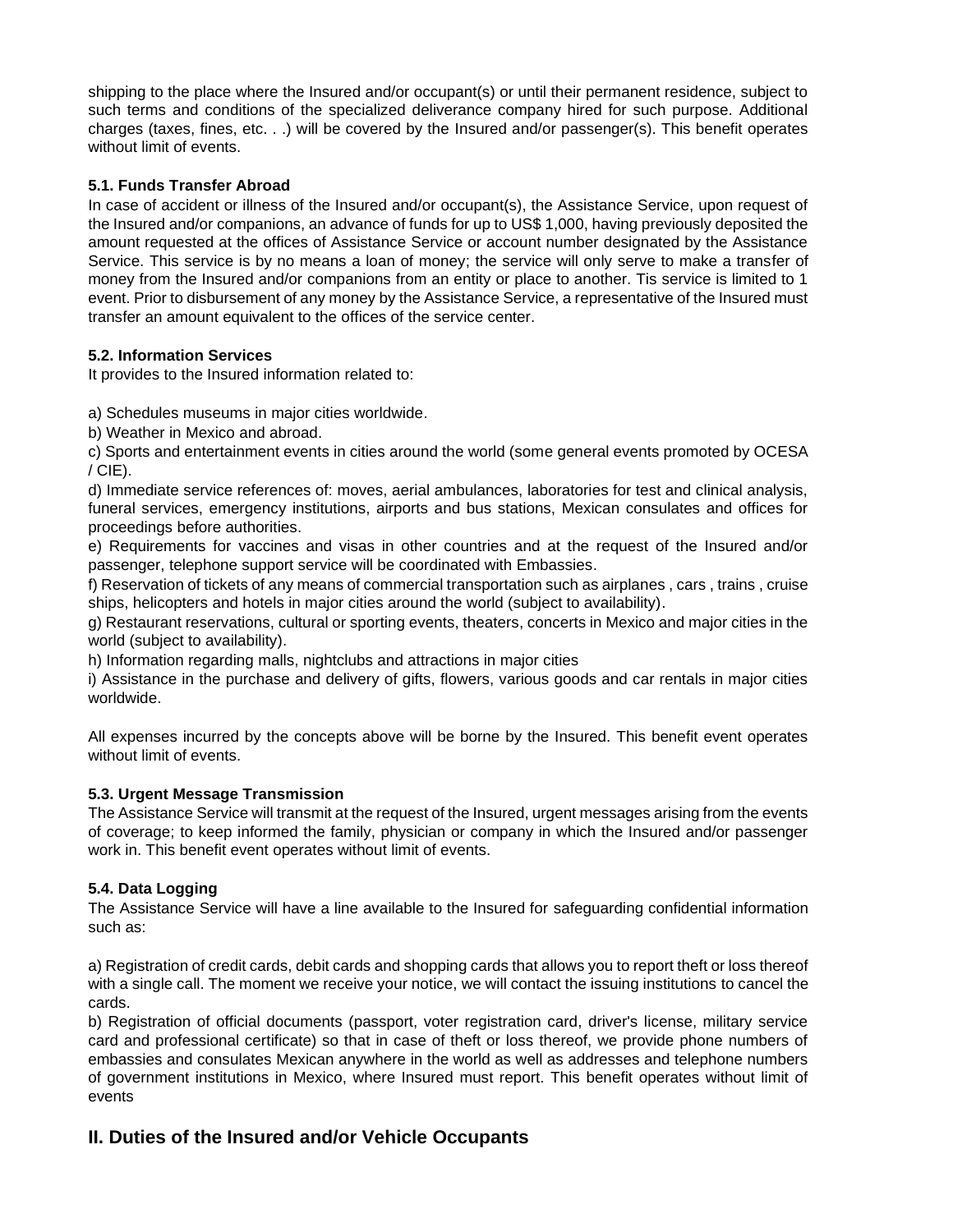#### **1. Safety Precautions**

The Insured and / or occupant (s) of the vehicle are required to perform all acts that tend to prevent or reduce assistance situations, and refrain from making arrangements or fees without consulting the Assistance Company previously.

#### **2. Papers**

Under the terms and conditions of the Policy, the Insured advise and deliver as soon to the person or persons designated by the Assistance Company subpoenas, demands, experiments, court orders, notices and any other correspondence or documentation legal received from the administrative or judicial authorities that relate directly or indirectly to the events covered in this contract form.

## **III. Refunds**

#### **1. Refunds will be paid only when any of the following circumstances:**

a) When the Assistance Company did not provide the requested service within the established time, 60 minutes for services in major cities.

b) When the Company does not have support available in the locality in which the Insured is requesting the service.

c) When the Insured has tried to contact Call Center Assistance of the Company, and no phone call has been answered.

d) When the Insured is unable to report the service request because it is an emergency. In all cases the Insured and/or occupant (s) of the vehicle must give notice of the expenses incurred and concepts later than 10 calendar days after the occurrence of the event that led to the Assistance Service. Under no circumstances air medical transport expenses will be reimbursed. Where appropriate, the reimbursement shall be authorized, will be done under the following guidelines.

## **2. Documentation Required For Refunds**

- a) The invoice or bill submitted by the Insured Policyholder to process the refund must be original, contain the name of the service and the name of the Insured Policyholder shall be valid only refund vouchers, containing fiscal marking requirements in Article 29 of the fiscal Code of the Federation, as follows:
	- Name and address of the service provider
	- Official Address of service provider
	- Folio pre printed
	- Place and date of issue
	- That the voucher is issued on behalf of the insured policyholder
	- Description of service
	- Unit value with number and total value with number and letter
- b) Letter made directed to the Assistance Company in which the refund is claimed, stating:

• Copy of bank statement where the account number to the owner (CLABE18 digits and name of bank), which will deposit the refund to appear.

- Copy of official identification
- Copy of the policy of Chubb Seguros México

• Telephone and email of the sender to give acknowledgment and communications required. If applicable refund, this will be paid based on the coverage of the account at the time of hire, for any reason increased this amount to be paid. Refund will be given according to the prevailing exchange rate at the bank on the date the payment is generated. Fees and taxes are paid by the Insured and / or occupant (s) of the vehicle receiving the transfer.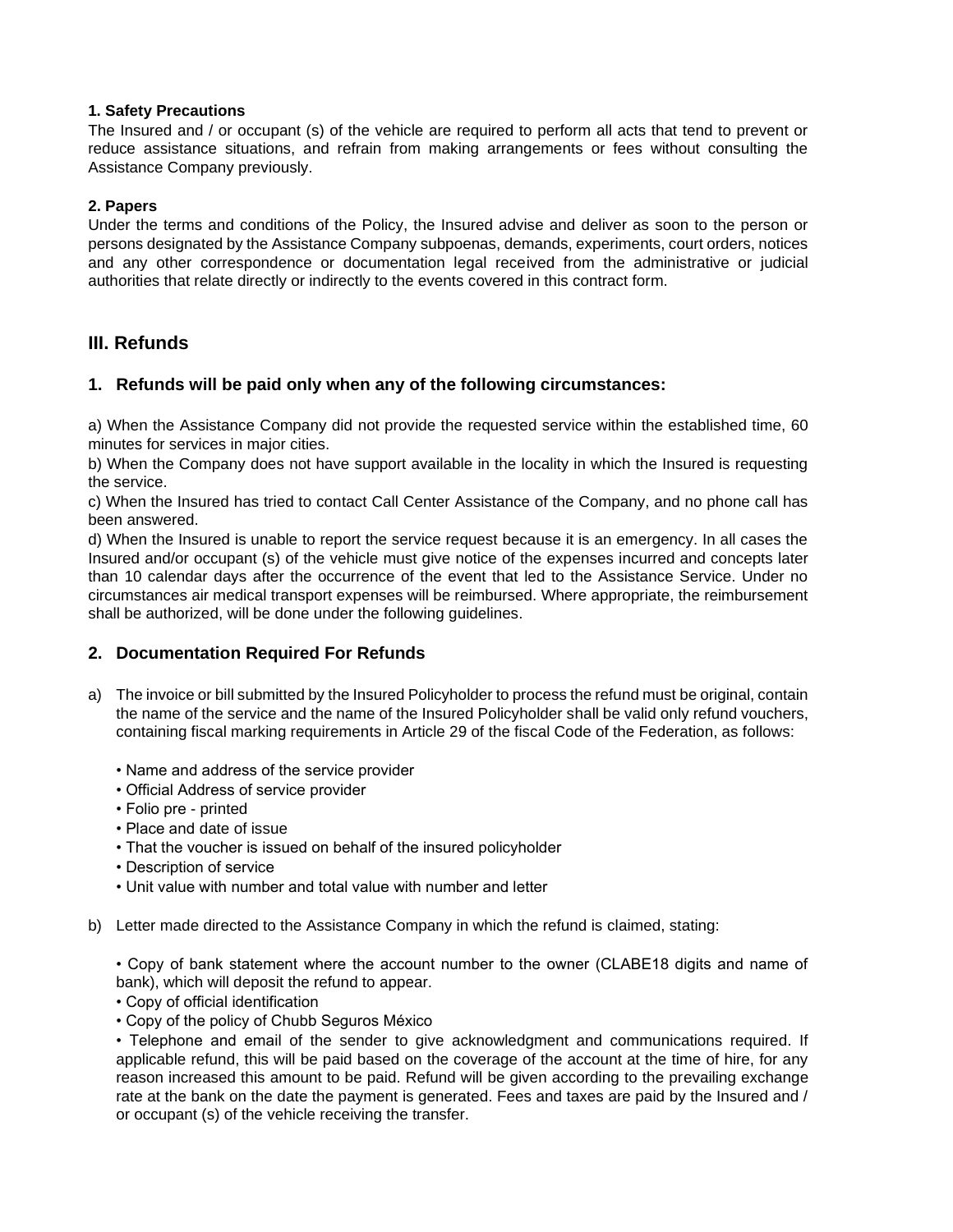Deadline to process refunds: The Assistance Company will have a period of 15 working days to make the deposit in the account number indicated. After this period the Insured shall be informed by an email, which authorized the deposit amount has been made in the designated account and shall serve a copy of the voucher.

## **IV. Exclusions**

**1. Assistance Services described following will not be Rendered:**

**a) When the Insured and/or occupant of the vehicle do not provide accurate and timely information, which by its nature does not allow properly address the situation.**

**b) When the Insured and/or occupant of the vehicle not prove their personality as beneficiary of the assistance service.**

**c) When the Insured and/or occupant of the vehicle breach any of the obligations contained in this policy.**

**d) When the driver of the vehicle is not identified as the Insured or occupant.**

**e) When the Insured is not in the scene.**

**f) When the covered vehicle has been brought into the country illegally.**

**g) When the situation arising attendance has been derived from any fraud or bad faith by the Insured or the driver of the vehicle or intentional accident.**

**h) Misuse or improper use of the vehicle without the consent of the Insured, as in the case of theft, breach of trust, etc.**

**i) Vehicles with various modifications to the original production, if they directly influenced the accident or composure.**

**j) Assistance and/or expenses occupants transported free of charge, as a result of so-called "hitchhikers "," rides" or "hitchhiking".**

**k) The Assistance Company will not be liable for delays or defaults due to force majeure or administrative features or policies in place the services to be provided. l) It is not considered for towing lock alarm , maintenance, revisions to the car, major repairs and composure parties performed directly by the user or any third party , whether they influenced by the accident.**

**m) Maneuver Vehicle (rollover jams in puddles and/or sand, etc.).**

**n) The vehicle is loaded or transporting injured persons, nor maneuvers if jammed or stuck in ruts or gullies.**

**o) User leaves the scene**

**p) Direct traffic regulations in force and applicable in the country and/or federal entity and/or the General Means of Communication Law applicable and in force in the place violations.**

**2. Services will be excluded when they are a Direct or Indirect consequence of:** 

**a) Assistance situations occurred during trips made by the Insured and/or occupant (s) of the vehicle against the prescription of a doctor.**

**b) For suicide and/or injury or the consequences caused by the attempt thereof.**

**c) Diseases or conditions caused by the voluntary ingestion of alcohol, drugs, toxic substances, narcotics or prescription medications, nor the assistance will be provided for mental illness derived situations ;**

**d) On the facts relating to the acquisition or use of prosthesis, eyeglasses or during pregnancy.**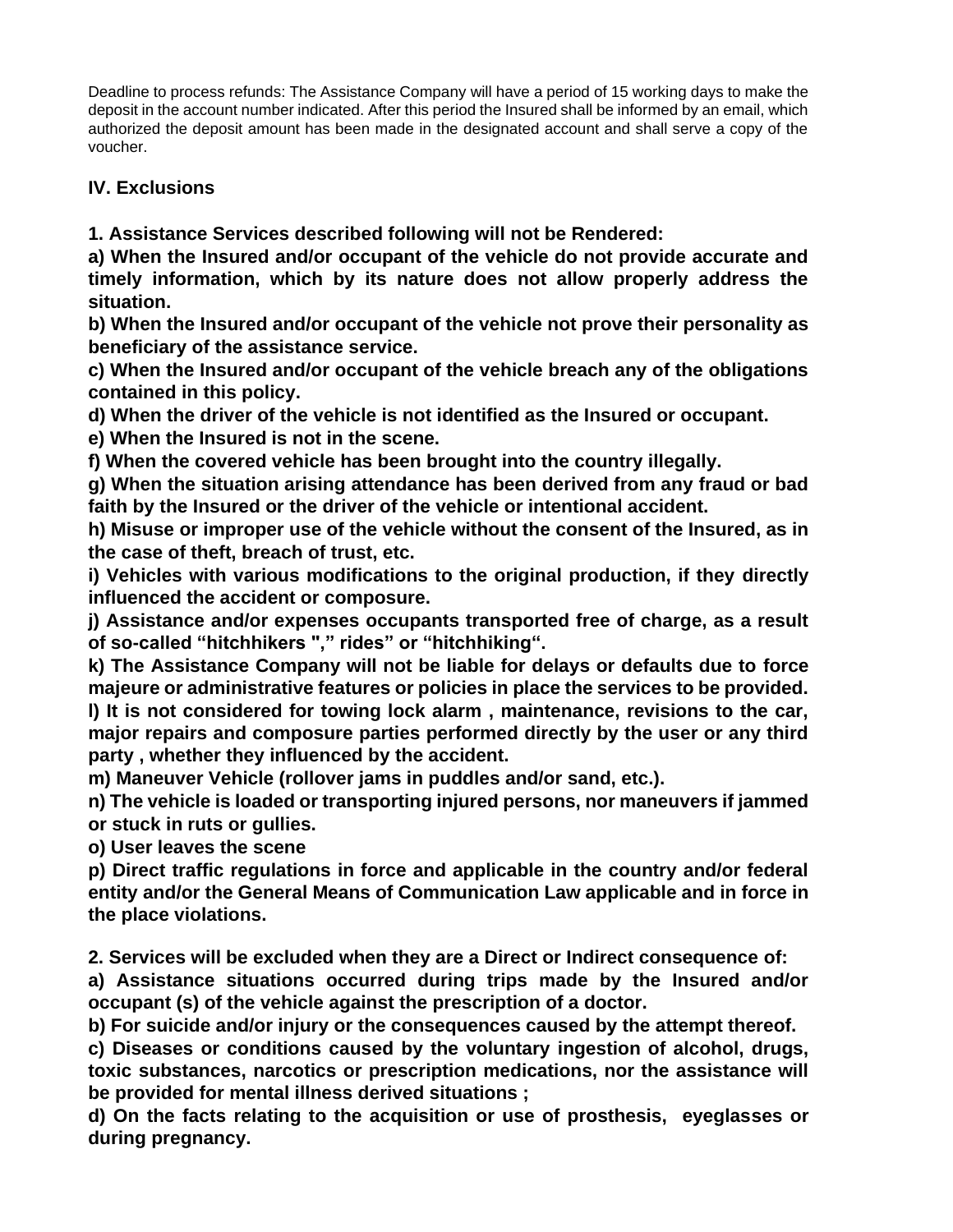**e) No medical transportation service to pregnant women will be given during the last ninety days before the date of delivery.**

**f) During phenomena of extraordinary nature, such as floods, earthquakes, volcanic eruptions or cyclonic storms**

**g) During events and/or actions arising from terrorism, riot or civil commotions;**

**h) On the facts and/or actions of forces or armed forces or security forces, even if they are made in peacetime;**

**i) As a result of events related to radioactive energy, or any other force majeure. All matters not covered by these special conditions shall be governed by the provisions of the General Conditions of the policy from which such service is.**

## **BENEFITS ON NATIONAL AND INTERNATIONAL TRIPS AND VACATION AT LOW COST**

The Insurer grants the following benefits to its Insured, through "The Tourist Service Provider" contracted for such purposes, under the terms and conditions set forth below.

## **1. Activation Of Travel Benefits**

To activate the travel benefits it is necessary to have your current insurance policy and to communicate to the following telephone numbers:

#### **From Abroad (USA and Canada) 1 855 255 3165**

**From Mexico (Interior of the Republic) 01 800 700 8252 From Mexico City and Metropolitan area (01 55) 5584 6850**

Hours of operation are from 9:00 am to 6:00 pm from Monday to Friday. Schedule of the Mexico City (Central Time).

The "Insured" will receive attention by an adviser by phone in the numbers mentioned or if you prefer via email to: [reservaciones@wtravelconcepts.com](mailto:reservaciones@wtravelconcepts.com)

#### **1.1 Preferential Rates**

The "Insured" will obtain preferential rates in Mexico and International level in the following services:

• Accommodation (Hotel reservations in plans that the selected Hotel provides, such as European Plan, Breakfast Plan, All Inclusive Plan, etc.).

• Travel Packages (reservations that include Hotel and Airplane).

• Travel Circuits (reservations that include Hotel, Airplane and Ground transportation / package denominated circuit).

• Cruise Reservations.

## **1.2 Additional Services**

• Airplane Ticket Reservations

• Car Rental Reservations

#### **1.3 Low-Cost Holiday Week**

The low-cost holiday week will allow the "Insured" to enjoy a week of accommodation in Resorts / Hotels in Mexico (prices will be expressed in US Dollars), and the Insured must proceed as mentioned as follows: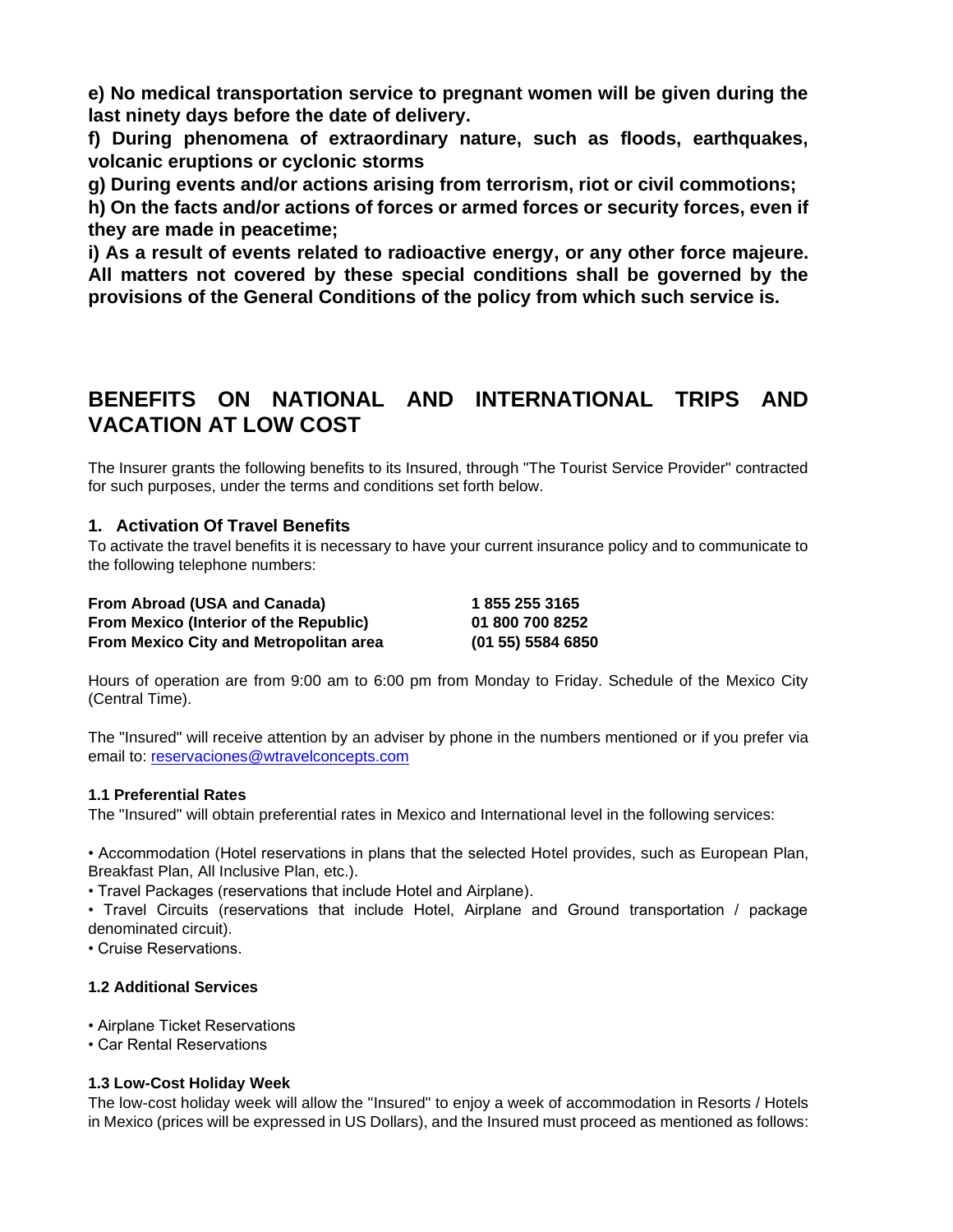• The maximum period of the holiday week is 7 consecutive nights.

• The holiday week applies for a maximum of 6 people of any age, (counting from babies 0 years old to senior citizens).

• With a minimum of 30 days in advance request the provider the availability of the destinations, tentative date of the trip and the exact number of people traveling.

- Destinations: City to be traveled, preferably 3 options.

- Tentative date: Take into account that the days of entry to the Resorts / Hotels are usually on the weekend.

- Have a VISA or MASTER CARD credit card for the corresponding charge, providing:
- Cardholder's name
- Full credit card number
- Expiration date
- CVC, ie the last 3 digits of the back of your card in the signature panel
- Address where the statement arrives
- Telephone contact.

• When accepting your charge to the credit card and confirming your reservation, it is important to send by email:

- Letter signed authorizing the charge to your credit card.
- Copy of IFE or valid passport in case of foreigners (I.D.).
- Have an email address to receive confirmation of your reservation.

The low cost holiday week does not apply in high season depending on the destination, country or city where you want to travel.

To know the seasons and destinations that apply for this benefit, it is necessary to please contact the "provider" to the mentioned telephones.

#### **2. Terms and Conditions**

#### **2.1 Term of Benefits**

The benefits of this insurance are granted during the time that the tourist auto insurance policy is in force, in accordance with the dates established in the policy cover.

#### **2.2 Reservations**

All reservations must be requested from the above telephone numbers or by e-mail: reservaciones@wtravelconcepts.com

Reservations received via email will be answered within 24 hours of receipt by the travel agency.

The Travel Agency reserves the right to accept reservations that are requested less than 72 hours before the start of the services requested.

#### **2.3 Payment**

All services must be 100% paid at the time of confirmation by bank deposit or credit card or debit card, following the requirements established by the Travel Agency:

- Letter signed authorizing the charge to your credit or debit card
- Copy of IFE or valid passport in case of foreigners (I.D.)
- The previous documents must agree on the name and signature of the "Insured"

#### **2.4 Confirmation Of Services**

The "Insured" must present confirmation Voucher of contracted services (Hotel and Packages) of the "Company or Agency" that confirmed its services, for identification and granting thereof.

#### **2.5 Changes in Itinerary and Hotels**

All trips are subject to program modifications if necessary for your operation. If for some reason the Travel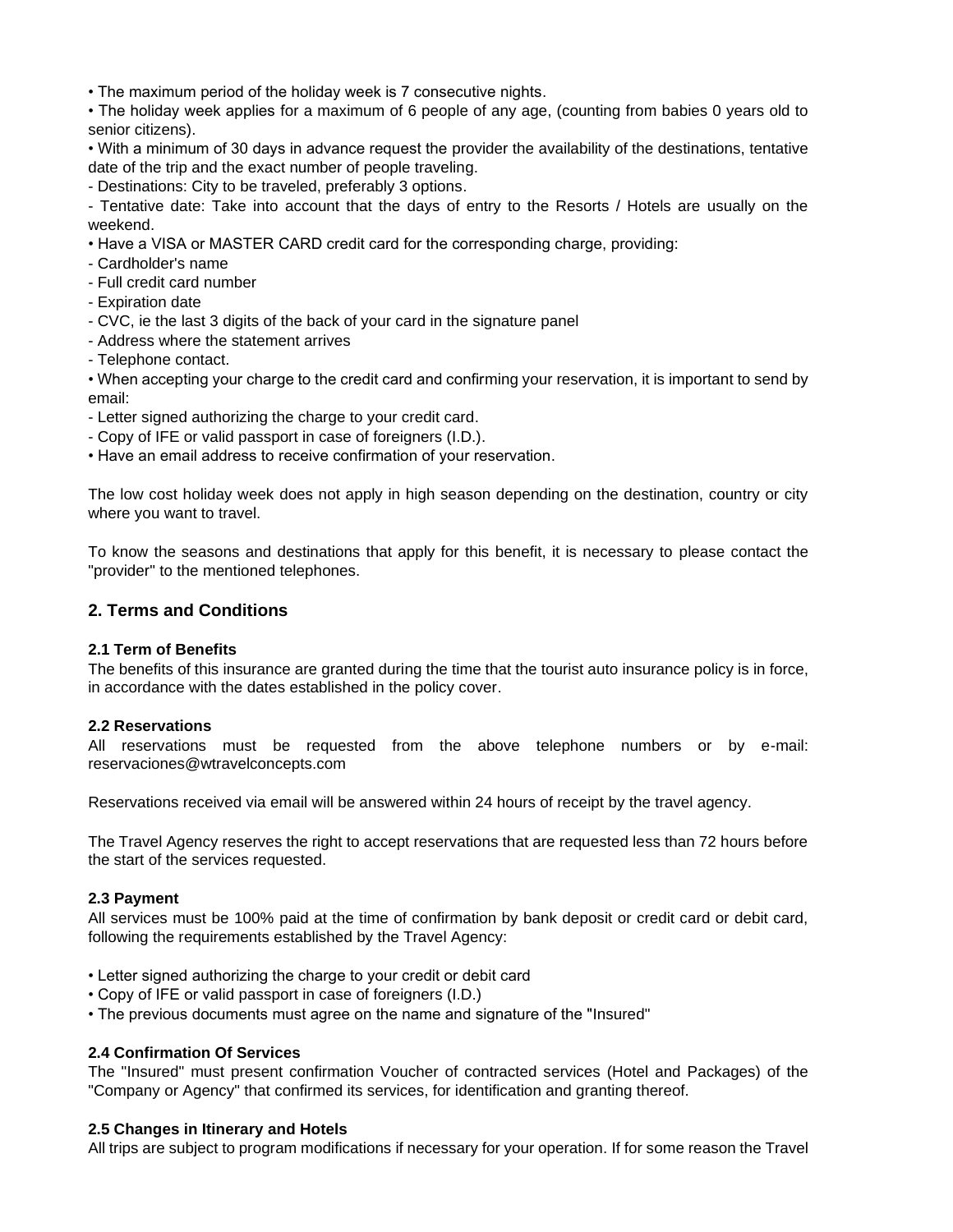Agency considers it necessary to replace a hotel with another one of the same price and same category to guarantee the service, it can do so after notifying the "Insured".

#### **2.6 Issuing of Tickets and Confirmation Vouchers**

Any reservation of air tickets made through the Travel Agency shall be subject to the prior airing of such tickets, as well as to the other terms and conditions applied in the issue of Tickets by the line or airlines in question. Consequently, the Travel Agency can not guarantee the issuance of air tickets until such emissions are confirmed by airlines and paid by the customer.

Within 24 hours of receiving the payment by the "Insured" to the Travel Agency and once confirmed by the airline or airlines in question, the issue of the tickets, the "Insured" will receive electronic way, all the tickets and confirmation Voucher related to the reservation.

#### **2.7 Responsibilities**

The travels requires an optimal state of health, so the Insurer and the "provider" are not responsible for personal accidents or health mishaps of the "Insured" that occur during the trip or the stay at the hotels, or the preexisting diseases and those sufferings suffered.

Regular trips are family activities that have no age restrictions, except for adventure trips.

#### **2.8 Cancellations and Penalties**

Any Hotel reservation that is canceled within 24 hours before the arrival date of the "Insured" will be considered **No Show** which means that a charge will be made to the credit card of the "Insured" for the payment of one night's stay .

Any travel reservation that is canceled within 48 hours prior to the arrival date of the "Insured" will incur a charge of 25% of the travel value for administrative expenses.

On plane tickets will apply cancellation or extra charge depending on the type of flight requested and paid in due course.

During the course of the year, some hotels may change their name or trademark, which can not be interpreted as a change of hotel or modification of the reservation.

#### **2.9 ACCEPTANCE OF CONDITIONS**

Any formalized reservation supposes the express acceptance of these General Conditions by the "Insured", customer of the services and the "provider".

#### **2.10 Refunds**

If the trip is suspended due to weather conditions before the departure of the "Insured", the first option will be to change the date of the trip, in case the "Insured" does not have the availability of time for such change, it applies the 100% refund of the paid value.

#### **2.11 Luggage**

Luggage and other personal effects of the "Insured" travel at his risk, reason why the Insurer neither the "Provider" are not responsible for the total or partial loss of the luggage.

#### **2.12 Pets**

Pets are not accepted in most developments. Consult the development before booking.

#### **2.13 Documentation**

The Insured must be provided with a passport or identity card in case of being a national tourist according to the itinerary requested. If applicable, you must have the necessary health permissions.

In case of failure to comply with the aforementioned by the "Insured" this will cause loss of service and the right to any refund.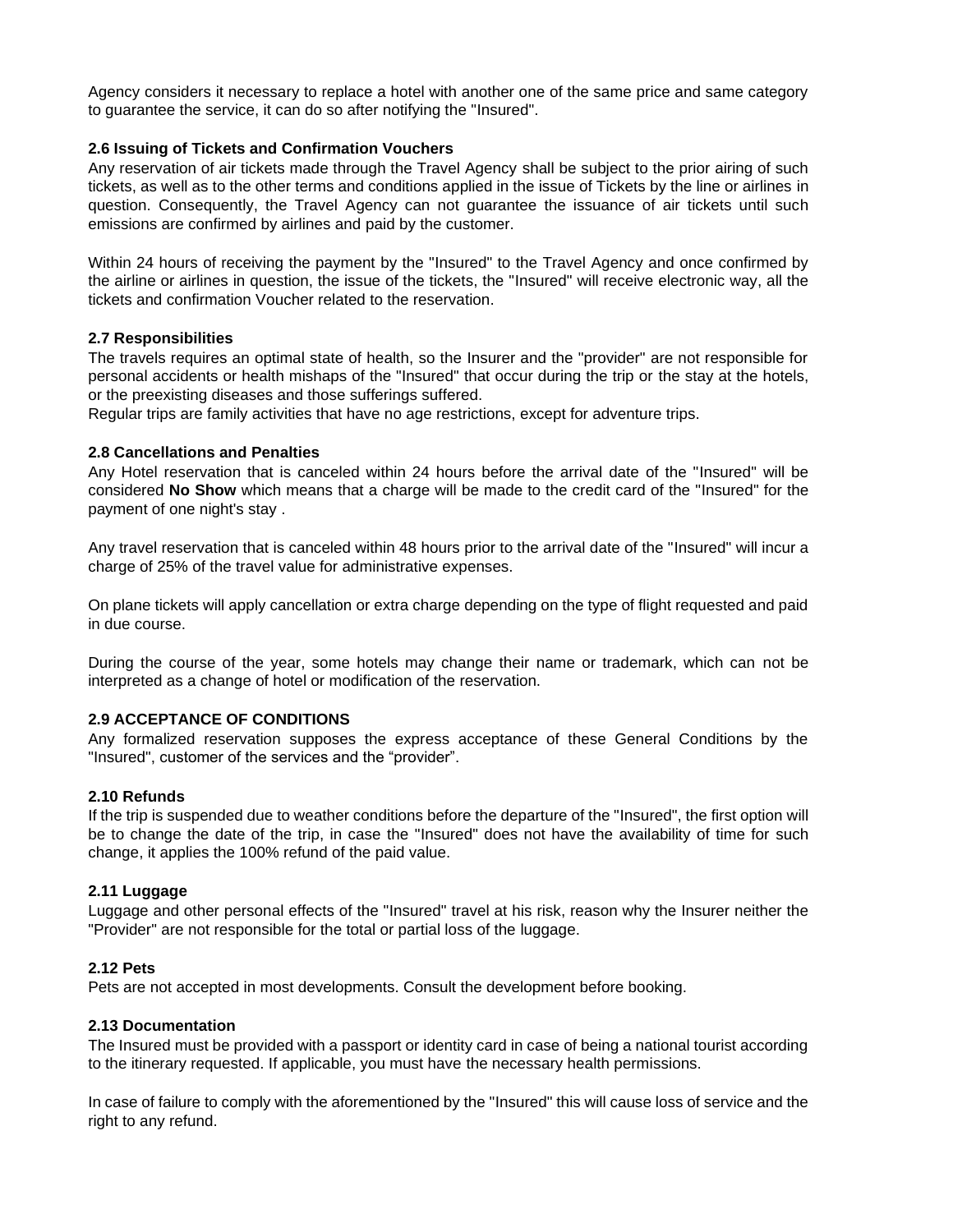#### **2.14 Package Prices**

All prices are quoted in Mexican Pesos or in United States Dollars (USD), and are subject to change without notice, only in case the Travel Agency has not received the full payment of services. Consequently, the "Insured" agrees to pay any price difference that occurs, prior to the payment of the entire price.

#### **2.15 Cancellation of Reservation**

In the event of reasonable suspicion by the "Provider" that fraud or unauthorized use of the credit or debit card by third parties exists, the "Provider" reserves the right to cancel the reservation and to inform the "Insured" of such situation.

#### **2.16 Low Cost Holiday Week Restrictions**

• To make use of your holiday week, it is important to bear in mind that "Provider" is subject to availability of both Destination and Resort / Hotel.

• On account deposit is not guarantee the Availability if this is reflected outside the time limit and / or the Resort / Hotel cancel the system for their own interest the previous reservation.

• It is considered a confirmed reservation at the moment of receiving by email Voucher of reservation and confirmation number, still made the charge to your credit card and / or bank deposit, does not receive the aforementioned information via email is considered only as a quote which does not guarantee their availability to stay.

• The low cost holiday week does not apply in Easter, Christmas, New Year, Bridges and Holidays (Mexico), in the case of other countries the client must verify via telephone if there is availability for the aforementioned dates.

• The rates are expressed in US dollars and will be payable at the exchange rate of the day the Travel Agency designates at the time of the transaction.

• In your account statement you will be see reflected in the charge to your credit card in two amounts, which when added will give the total amount established.

• You must request in advance your quote and reservation. We reserve the right to grant a reservation and quote with less than 48 hours of request for the date of your trip.

#### **2.17 Modifications of Rates and Benefits**

The "Provider" and Related Services Company reserves the right to make changes in rates and benefits without prior notice and to apply restrictions. As long as the Insured has not received their written confirmation from the "Provider".

#### **LEGISLATION INDICATED in the Insurance Contract**

The articles mentioned in these general conditions can be consulted in the following websites: **LAW OF INSTITUTIONS OF INSURANCE AND BONDS**

<http://www.cnsf.gob.mx/Normativa/Paginas/LeyesReglamentos.aspx>

**LAW ON THE INSURANCE CONTRACT**

<http://www.cnsf.gob.mx/Normativa/Paginas/LeyesReglamentos.aspx>

**LAY OF PROTECTION AND DEFENSE OF THE USER OF FINANCIAL SERVICES**

<http://www.diputados.gob.mx/LeyesBiblio/pdf/64.pdf>

#### **FEDERAL PENAL CODE**

<http://www.diputados.gob.mx/LeyesBiblio/ref/cpf.htm>

You can access this Policy through the RECAS (Register of Insurance Adherence Contracts) of the National Commission for the Protection and Defense of Financial Services Users (CONDUSEF), which you can access through the following electronic address: [www.condusef.gob.mx](http://www.condusef.gob.mx/)

**In compliance with the provisions of article 202 of the Law on Insurance and Bonding Institutions, the contractual documentation and the technical note that make up this insurance product were registered with the National Insurance and Bonding Commission, as of day October 1st 2018, with the number CNSF-S0039-0490-2018 / CONDUSEF-003931- 03.**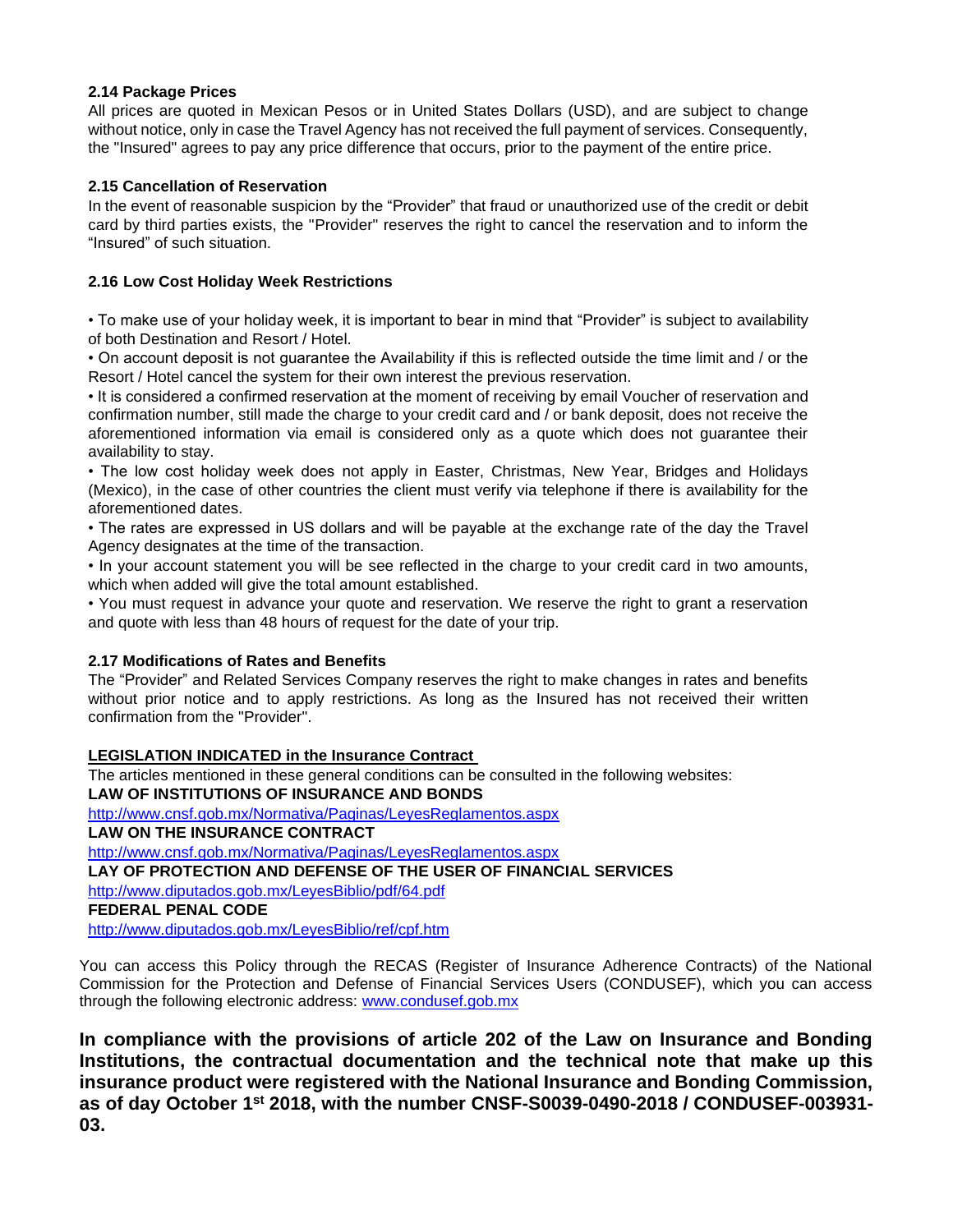## **CONSENT FOR THE DELIVERY OF THE CONTRACTUAL DOCUMENTATION VIA E-MAIL**

In accordance with my interests, I hereby give my consent for Chubb Seguros México, SA to deliver the contractual documentation corresponding to this Insurance contract, in PDF format (portable document format), or any other format electronic equivalent, through email

YES ACCEPT\_\_\_\_\_\_\_\_\_\_. A CONSERVER THE RESOLUTION OF A RESOLUTION OF A RESOLUTION OF A RESOLUTION OF A RESOLUTION OF A RESOLUTION OF A RESOLUTION OF A RESOLUTION OF A RESOLUTION OF A RESOLUTION OF A RESOLUTION OF A RESOLUTI

 $\overline{a}$ NAME AND SIGN OF APPLICANT

**In compliance with the provisions of article 202 of the Law on Insurance and Bonding Institutions, the contractual documentation and the technical note that make up this insurance product were registered with the National Insurance and Bonding Commission, as of day October 1st 2018, with the number CNSF-S0039-0490-2018 / CONDUSEF-003931- 03.**